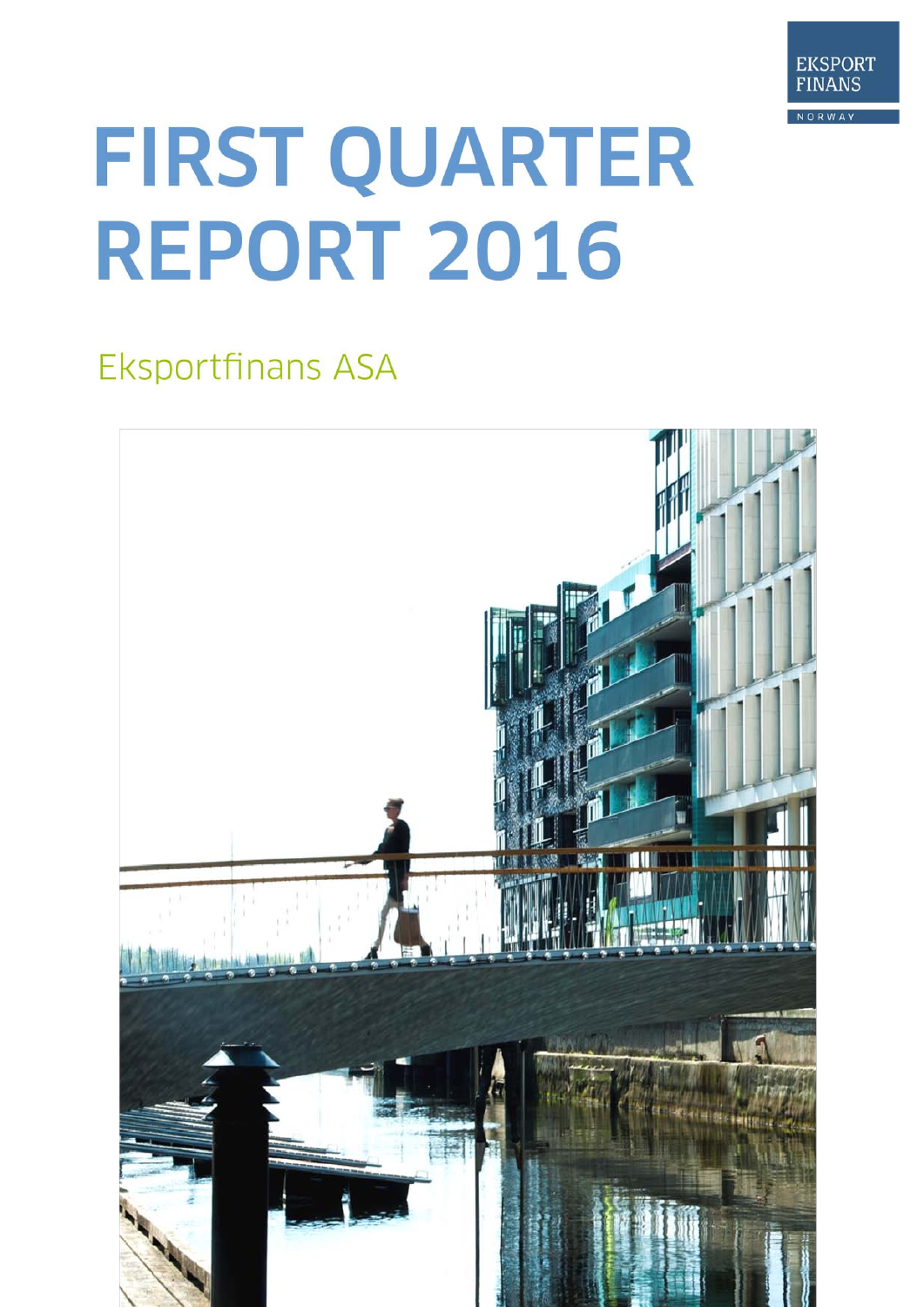| <b>Financial highlights</b>                                          | 03              |
|----------------------------------------------------------------------|-----------------|
| Report from the board of directors                                   | 04              |
| <b>Results</b>                                                       | 04              |
| <b>Balance sheet</b>                                                 | 05              |
| Lending                                                              | 05              |
| <b>Securities</b>                                                    | 05              |
| <b>Funding</b>                                                       | 05              |
| <b>Liquidity</b>                                                     | 05              |
| Events after the balance sheet date                                  | 06              |
| Condensed statement of profit or loss and other comprehensive income | 07              |
| <b>Condensed balance sheet</b>                                       | 08              |
| Condensed statement of changes in equity                             | 09              |
| <b>Condensed cash flow statement</b>                                 | 10 <sup>1</sup> |
| Notes to the condensed financial statements                          | 11              |

Cover photo: Sturlason

Some of the information herein constitutes "forward-looking statements" within the meaning of Section 27A of the U.S. Securities Act of 1933, as amended and Section 21E of the U.S. Securities Exchange Act of 1934, as amended. These forward-looking statements rely on a number of assumptions concerning future events. These forward-looking statements involve known and unknown risks, uncertainties and other factors, many of which are outside of Eksportfinans' control, which may cause actual results to differ materially from any future results expressed or implied from the forward-looking statements. As a result, any forward-looking statements included herein should not be regarded as a representation that the plans, objectives, results or other actions discussed will be achieved. Please see the Company's Annual Report on Form 20-F filed with the U.S. Securities and Exchange Commission for a discussion of certain factors that may cause actual results, performance or events to be materially different from those referred to herein. Eksportfinans disclaims any intention or obligation to update or revise any forward-looking statements, whether as a result of new information, future events or otherwise.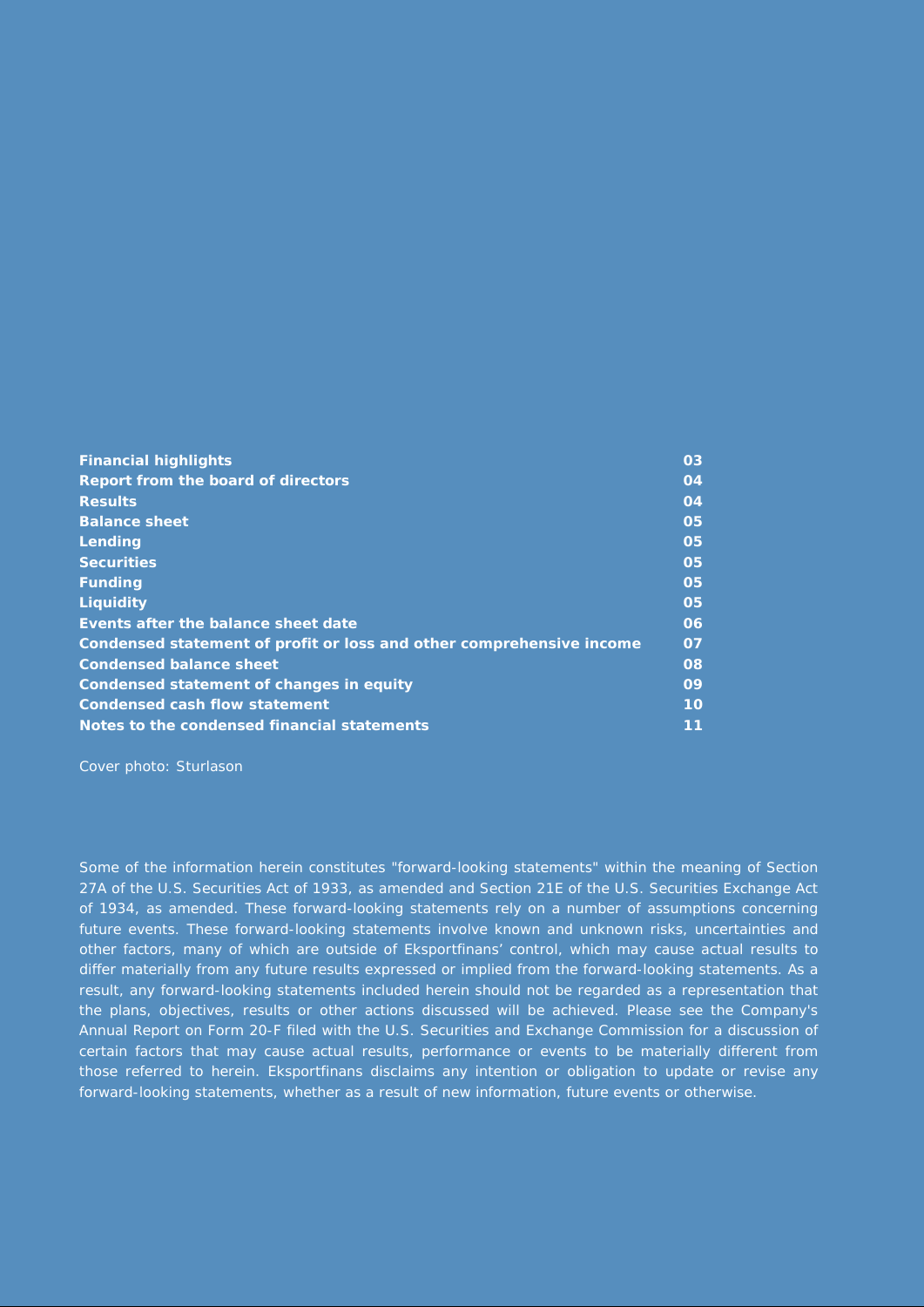# Financial highlights

The information for the first quarters of 2016 and 2015 are unaudited.

|                                                     | First quarter |           |
|-----------------------------------------------------|---------------|-----------|
| (NOK million)                                       | 2016          | 2015      |
|                                                     |               |           |
| Net interest income                                 | 76            | 101       |
| Total comprehensive income <sup>1)</sup>            | (18)          | (142)     |
| Return on equity <sup>2)</sup>                      | $(1.0\%)$     | $(7.4\%)$ |
| Net return on average assets and liabilities 3)     | 0.28%         | 0.34%     |
| Net operating expenses / average assets 4)          | 0.19%         | 0.14%     |
|                                                     |               |           |
| Total assets                                        | 62,730        | 89,113    |
| Loans outstanding 5)                                | 26,166        | 37,462    |
| Public sector borrowers or guarantors <sup>6)</sup> | 39.4%         | 38.6%     |
| Core capital adequacy                               | 39.9%         | 25.0%     |
| Capital adequacy                                    | 39.9%         | 25.2%     |
|                                                     |               |           |
| Exchange rate NOK/USD <sup>7)</sup>                 | 8.2692        | 8.0895    |

#### **Definitions**

- 1) Total comprehensive income for the period includes net losses on financial instruments at fair value which amount to NOK 70 million for the first quarter of 2016 compared to NOK 265 million for the first quarter of 2015.
- 2) Return on equity: Total comprehensive income for the period/average equity (average of opening and closing balance).
- 3) Net return on average assets and liabilities: The difference between net interest income/average interest generating assets and net interest expense/average interest bearing liabilities (average of daily calculations for the period).
- 4) Net operating expenses (salaries and other administrative expenses + depreciation + other expenses other income)/average assets (average of opening and closing balance).
- 5) Total loans outstanding: Consists of loans due from customers and part of loans due from credit institutions in the balance sheet. Accrued interest and unrealized gains/(losses) are not included. For more information see notes 4, 5 and 6 to the accompanying condensed financial statements.
- 6) The ratio of public sector loans (municipalities, counties and Norwegian and foreign central government, including the Norwegian Guarantee Institute for Export Credits (GIEK) as borrowers or guarantors) to total lending.
- 7) Exchange rate at balance sheet date.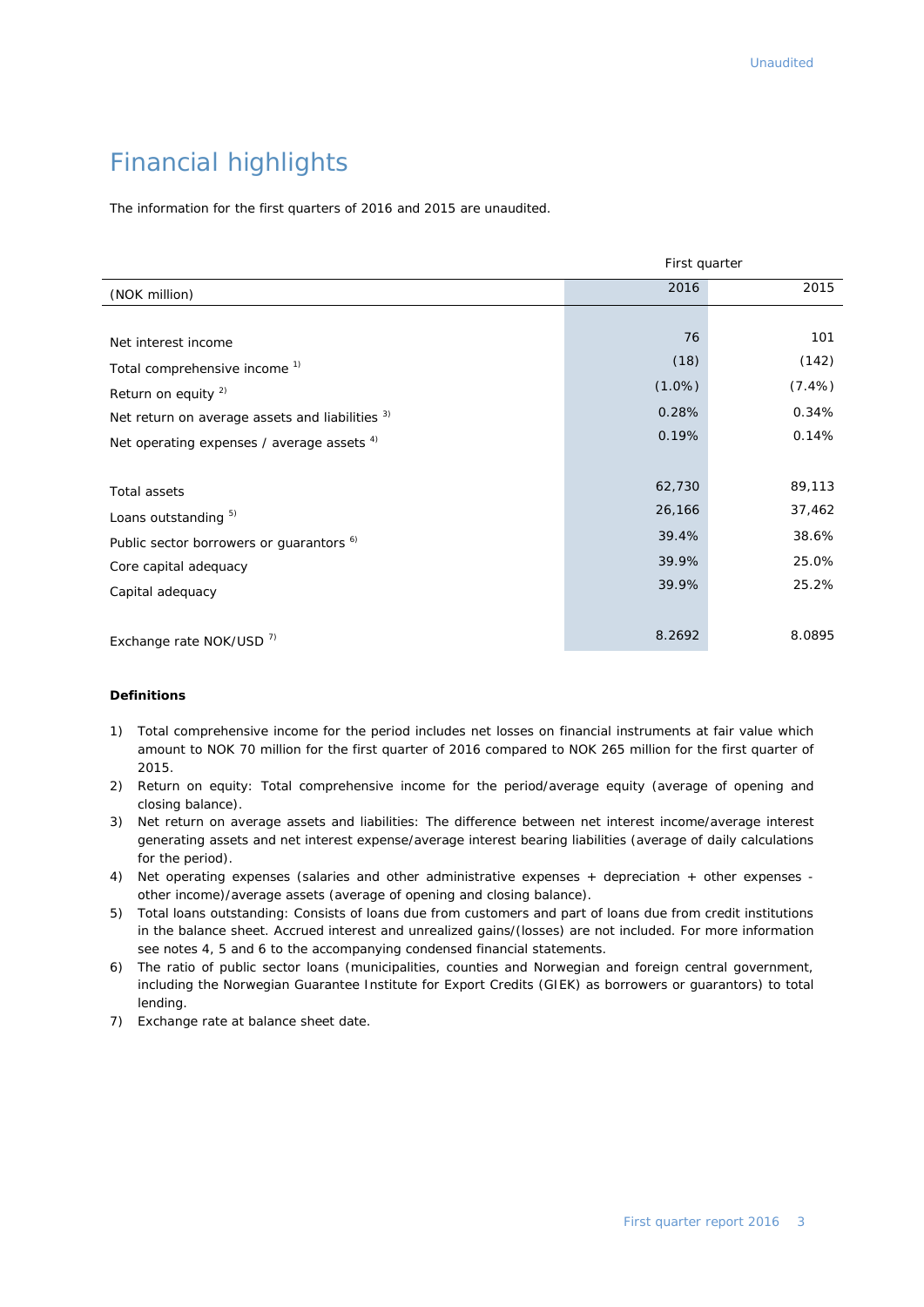## Report from the board of directors

## **Results**

#### **Profit/(loss) for the period**

Net interest income was NOK 76 million for the first quarter of 2016 compared to NOK 101 million for the same period in 2015. The reduction is primarily due to a lower level of interest generating assets.

Total comprehensive income was negative NOK 18 million for the first quarter of 2016. The comparable figure was negative NOK 142 million for the first quarter of 2015. The fluctuations in these figures are primarily due to unrealized losses and gains on Eksportfinans' own debt (as explained in the section "Net other operating income").

Table 1 below shows the calculation of the non-IFRS measure of profit, excluding unrealized gains and losses on financial instruments and realized losses hedged by the Portfolio Hedge Agreement ("PHA"), with the corresponding return on equity. This calculation may be of interest to investors because it allows assessment of the performance of the underlying business operations without the volatility caused by fair value fluctuations, including specifically the reversal of previously recognized

unrealized gains on Eksportfinans' own debt. Profit, excluding unrealized gains and losses and excluding realized losses hedged by the PHA, amounted to NOK 42 million for the first quarter of 2016. This was a decrease of NOK 19 million compared to the same period in 2015. The primary reason for this decrease was a gain in the first quarter of 2015 related to the realization of ISK 2 billion of previously frozen funds in Iceland.

#### **Net other operating income**

Net other operating income was negative NOK 67 million in the first quarter of 2016 compared to negative NOK 263 million for the same period in 2015. These figures are primarily due to fluctuations in the credit spreads of Eksportfinans' own debt. In the first quarter of 2016, unrealized gains on Eksportfinans' own debt amounted to NOK 238 million compared to unrealized gains of NOK 55 million for the same period in 2015 (see note 2 to the accompanying condensed financial statements). Net of derivatives, this resulted in an unrealized loss of NOK 186 million in the first quarter of 2016 (whereof around NOK 190 million is due to the before mentioned credit spread effects), compared to an unrealized loss of NOK 256 million for the same period in 2015 (see note 15 to the accompanying condensed financial statements).

The cumulative unrealized gain on Eksportfinans' own debt, net of derivatives, is

| Table 1: Non-IFRS profit for the period                                                                                                                                           |                 |                    |  |  |  |
|-----------------------------------------------------------------------------------------------------------------------------------------------------------------------------------|-----------------|--------------------|--|--|--|
|                                                                                                                                                                                   | First quarter   |                    |  |  |  |
| (NOK million)                                                                                                                                                                     | 2016            | 2015               |  |  |  |
| Comprehensive income according to IFRS                                                                                                                                            | (18)            | (142)              |  |  |  |
| Net unrealized losses/(gains)<br>Unrealized gains/(losses) related to Glitnir <sup>1)</sup><br>Tax effect of the items above                                                      | 9<br>71<br>(20) | 281<br>(2)<br>(77) |  |  |  |
| Non-IFRS profit for the period excluding unrealized gains/(losses) on<br>financial instruments and excluding realized losses/(gains) hedged by the<br><b>PHA</b>                  | 42              | 61                 |  |  |  |
| Return on equity based on profit for the period excluding unrealized<br>gains/(losses) on financial instruments and excluding realized losses/(gains)<br>hedged by the PHA $^{2}$ | 2.2%            | 3.2%               |  |  |  |

1) Reversal of previously recognized gains/losses (at exchange rates applicable at reporting date).

2) Return on equity: Profit for the period/average equity adjusted for proposed not distributed dividends.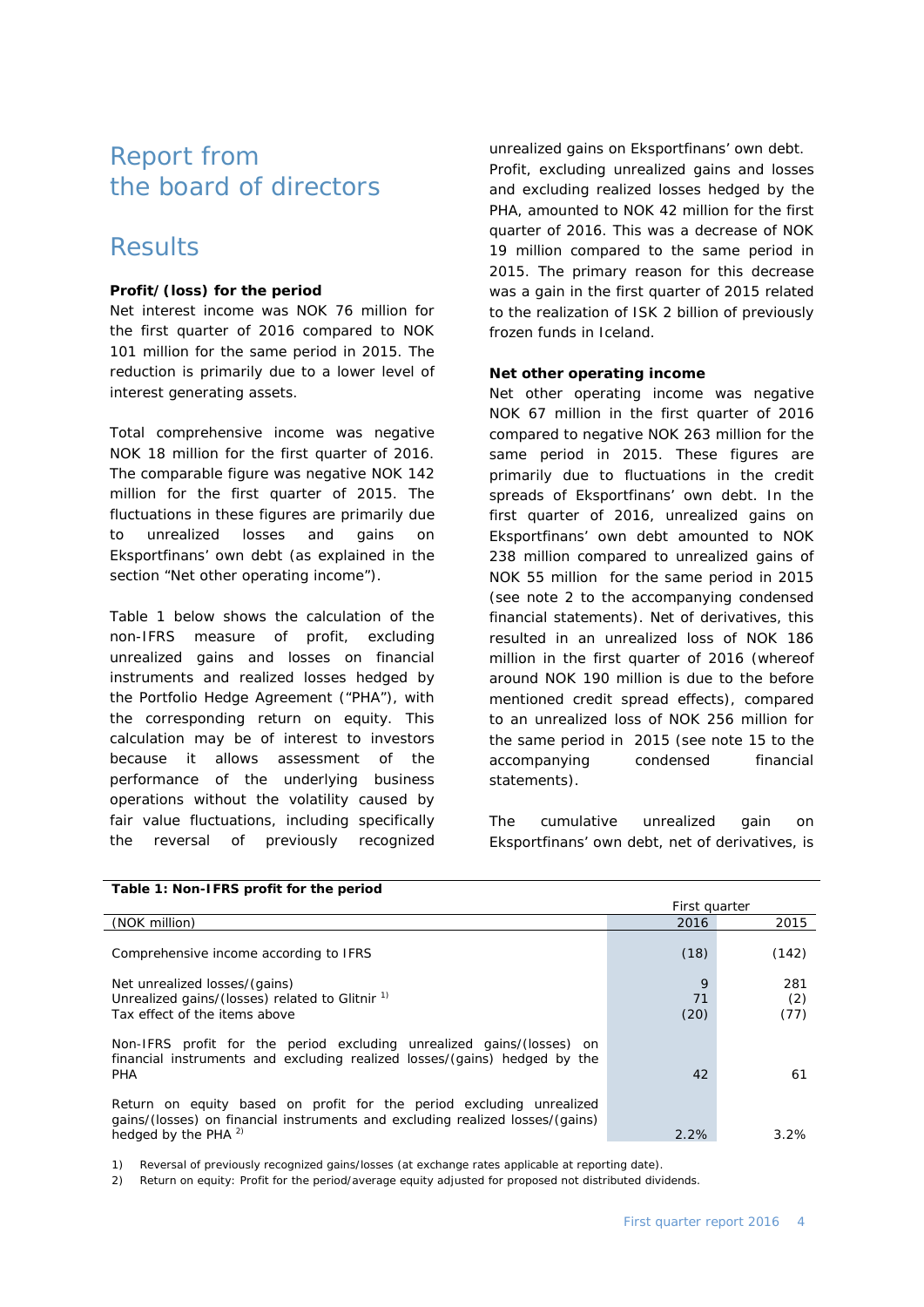NOK 1,442 million as of March 31, 2016 (whereof around NOK 1,440 million is due to credit spread effects), compared to NOK 2,054 million as of March 31, 2015.

#### **Total operating expenses**

Total operating expenses amounted to NOK 34 million in the first quarter of 2016, compared to NOK 33 million for the same period in 2015.

## Balance sheet

Total assets amounted to NOK 62.7 billion at March 31, 2016, compared to NOK 65.1 billion at December 31, 2015 and NOK 89.1 billion at March 31, 2015. The reduction was mainly due to exchange rate fluctuations.

Outstanding bond debt was NOK 48.4 billion at March 31, 2016 compared to NOK 51.2 billion at December 31, 2015 and to NOK 68.3 billion at March 31, 2015. Again, the decrease was mainly due to exchange rate fluctuations.

The core capital ratio was 39.9 percent at March 31, 2016 compared to 36.5 percent at December 31, 2015 and 25.0 percent at March 31, 2015.

## Lending

The volume of outstanding export loans was NOK 23.4 billion at March 31, 2016 compared to NOK 26.4 billion at December 31, 2015, and NOK 34.9 billion at March 31, 2015. The decrease in volume of outstanding export loans is due to scheduled maturities combined with no new lending.

Eksportfinans' involvement in local government lending totaled NOK 1.8 billion at March 31, 2016, compared to NOK 1.8 billion at December 31, 2015 and NOK 2.6 billion at March 31, 2015.

The negative impact of decreasing oil prices on the oil and oil services industries in Norway and worldwide does not affect Eksportfinans' loan book in any material way

as the relevant loans are secured by guarantees from either GIEK (The Norwegian Guarantee Institute for Export Credits) and/or highly rated banks.

## **Securities**

The total securities portfolio was NOK 25.6 billion at March 31, 2016, compared to NOK 24.2 billion at December 31, 2015 and NOK 32.8 billion at March 31, 2015.

The securities portfolio consists of two different sub-portfolios. The first is subject to the PHA with Eksportfinans' shareholders which has been in place since February 29, 2008 (the "PHA portfolio"), and the second is maintained for the purpose of liquidity (the "liquidity reserve portfolio").

The fair value of the PHA portfolio was NOK 5.6 billion at March 31, 2016, compared to NOK 6.2 billion at December 31, 2015 and NOK 6.7 billion at March 31, 2015. The amount guaranteed by the PHA has been reduced from NOK 5 billion to NOK 1.5 billion with a corresponding reduction in annual costs of NOK 42 million, with effect from March 1, 2016. For further information on the PHA see Note 14 to the accompanying condensed financial statements.

The fair value of the liquidity reserve portfolio was NOK 20.1 billion at March 31, 2016, compared to NOK 18.0 billion at December 31, 2015 and NOK 26.1 billion at March 31, 2015.

# Funding

Eksportfinans did not seek new long term funding in the first quarter of 2016.

# **Liquidity**

As at March 31, 2016, short term liquidity amounted to NOK 22.9 billion, consisting of the liquidity reserve portfolio of NOK 20.1 billion and cash equivalents of NOK 2.8 billion. Including the PHA portfolio of NOK 5.6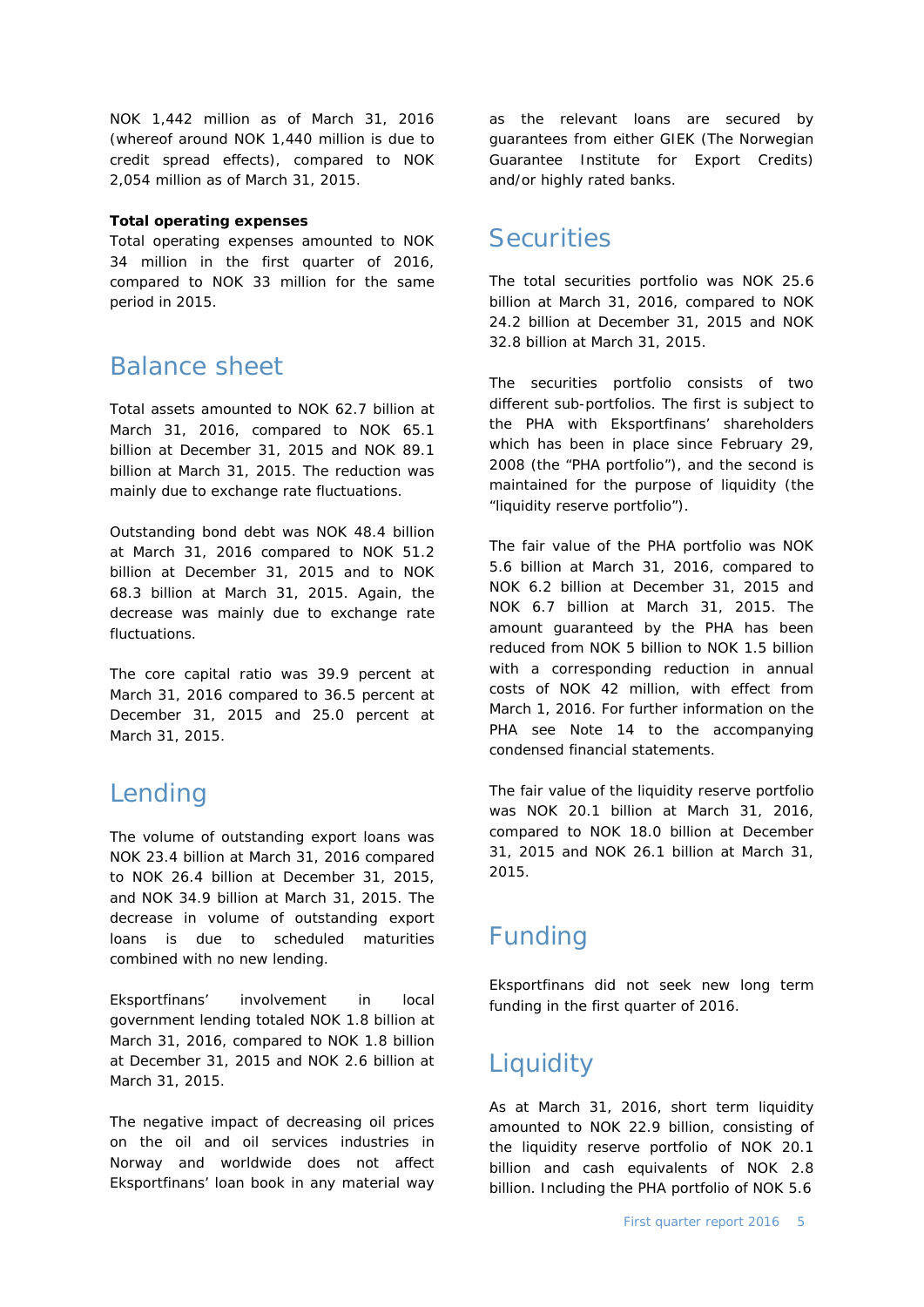#### **Table 2: Estimated cumulative liquidity**

|                                                      | Estimated     | Estimated loan | Estimated      | Estimated               |
|------------------------------------------------------|---------------|----------------|----------------|-------------------------|
|                                                      | debt maturing | receivables    | investments    | cumulative              |
| (NOK billion)                                        | 2)            | maturing $3)$  | maturing $4$ ) | liquidity <sup>5)</sup> |
|                                                      |               |                |                |                         |
| Short-term liquidity at March 31, 2016 <sup>1)</sup> |               |                |                | 22.9                    |
| 2016                                                 | 27.4          | 6.7            | 1.3            | 3.4                     |
| 2017                                                 | 9.8           | 5.1            | 1.7            | 0.4                     |
| 2018                                                 | 1.9           | 3.6            | 0.5            | 2.7                     |
| 2019                                                 | 2.3           | 3.0            | 0.4            | 3.7                     |
| 2020                                                 | 1.1           | 2.8            | 0.3            | 5.7                     |
| 2021                                                 | 2.0           | 1.3            | 0.5            | 5.4                     |
| 2022                                                 | 0.3           | 0.9            | 0.3            | 6.4                     |
| 2023                                                 | 0.3           | 0.6            | 0.3            | 6.8                     |
| 2024                                                 | 0.2           | 0.4            | 0.3            | 7.3                     |
| Thereafter                                           | 3.9           | 0.7            | 0.5            | 4.6                     |
| Total                                                | 49.2          | 25.1           | 5.9            |                         |

1) Short-term liquidity is comprised of the sum of the Liquidity Reserve Portfolio (at fair value) and deposits.

2) Principal amount of own debt securities. The column includes single- and multi-callable issues. Includes principal cash flows of derivatives economically hedging structured bond debt. For the structured bond debt with call and trigger options, the expected maturity is estimated using a sophisticated valuation system. The actual maturities might differ from these estimations.

Represents principal amount of loan receivables.

4) Represents principal amount of investments in the PHA portfolio.

5) Represents estimated cumulative liquidity at year-end (calculated as the amount at prior period end minus estimated long-term debt maturing during period plus estimated loans receivable and long-term investments maturing during the period) except for the first row which states the actual liquidity at March 31, 2016.

billion, total liquidity reserves amounted to NOK 28.5 billion at March 31, 2016. The company manages liquidity risk both through matching maturities for assets and liabilities and through stress-testing for the short and medium term.

A maturity analysis of financial liabilities based on expected maturities is included in note 16 of the accompanying condensed financial statements.

Table 2 above shows cumulative liquidity, as measured by short-term liquidity as of March 31, 2016, plus maturing loans and investments and minus maturing bond debt, based on estimated maturities.

During the first quarter of 2016, the liquidity position has been improved by foreign exchange rate fluctuations and movements in key market risk factors, primarily on the debt portfolio. Lower levels on the JPY/USD exchange rate led to longer estimated maturities on the structured bond portfolio.

Market developments have been within the scenarios covered in the company's liquidity planning activities. Liquidity reserves combined with the company's liquidity contingency plans are expected to meet liquidity needs going forward. This includes the company's USD 1 billion credit facility (see note 14) with its three largest owner banks.

## Events after the balance sheet date

On Wednesday March 30, 2016 Eksportfinans signed a contract regarding the sale of its section of the office property in Dronning Mauds gate 15 in central Oslo, with effect from April 15, 2016.

> Oslo, May 4, 2016 EKSPORTFINANS ASA The board of directors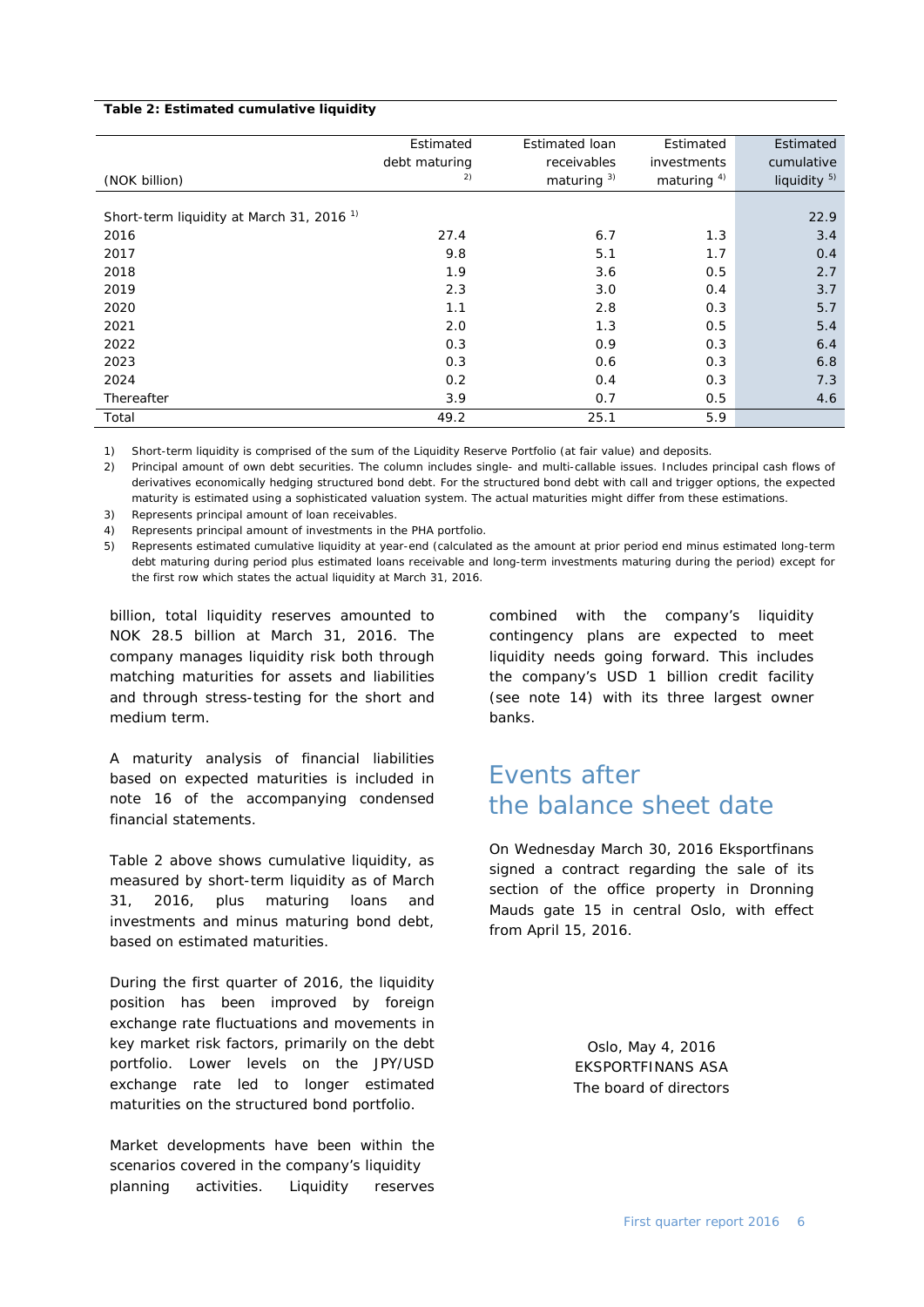# Condensed statement of profit or loss and other comprehensive income

The information for the three months ended March 31, 2016 and 2015 are unaudited.

| First quarter                               |          |       |             |  |
|---------------------------------------------|----------|-------|-------------|--|
| (NOK million)                               | 2016     | 2015  | <b>Note</b> |  |
|                                             |          |       |             |  |
| Interest and related income                 | 386      | 484   |             |  |
| Interest and related expenses               | 310      | 383   |             |  |
| Net interest income                         | 76       | 101   |             |  |
|                                             |          |       |             |  |
| Net commissions related to banking services | O        | (1)   |             |  |
| Net gains/(losses) on                       |          |       |             |  |
| financial instruments at fair value         | (70)     | (265) | 2,15        |  |
| Other income                                | 3        | 3     |             |  |
| Net other operating income/(loss)           | (67)     | (263) |             |  |
|                                             |          |       |             |  |
| <b>Total operating income</b>               | (9)      | (162) |             |  |
|                                             |          |       |             |  |
| Salaries and other administrative expenses  | 28       | 28    |             |  |
| Depreciations                               | 4        | 4     |             |  |
| Other expenses                              | 2        | 1     |             |  |
| <b>Total operating expenses</b>             | 34       | 33    |             |  |
|                                             |          |       |             |  |
| Pre-tax operating loss                      | (25)     | (195) |             |  |
|                                             |          |       |             |  |
| Taxes                                       | (7)      | (53)  |             |  |
| Profit/loss for the period                  | (18)     | (142) |             |  |
|                                             |          |       |             |  |
| Other comprehensive income *                | $\Omega$ | Ο     |             |  |
| Total comprehensive income                  | (18)     | (142) |             |  |
|                                             |          |       |             |  |

\* Items that will not be reclassified to profit or loss. The income/(loss) arises from actuarial calculations on pension.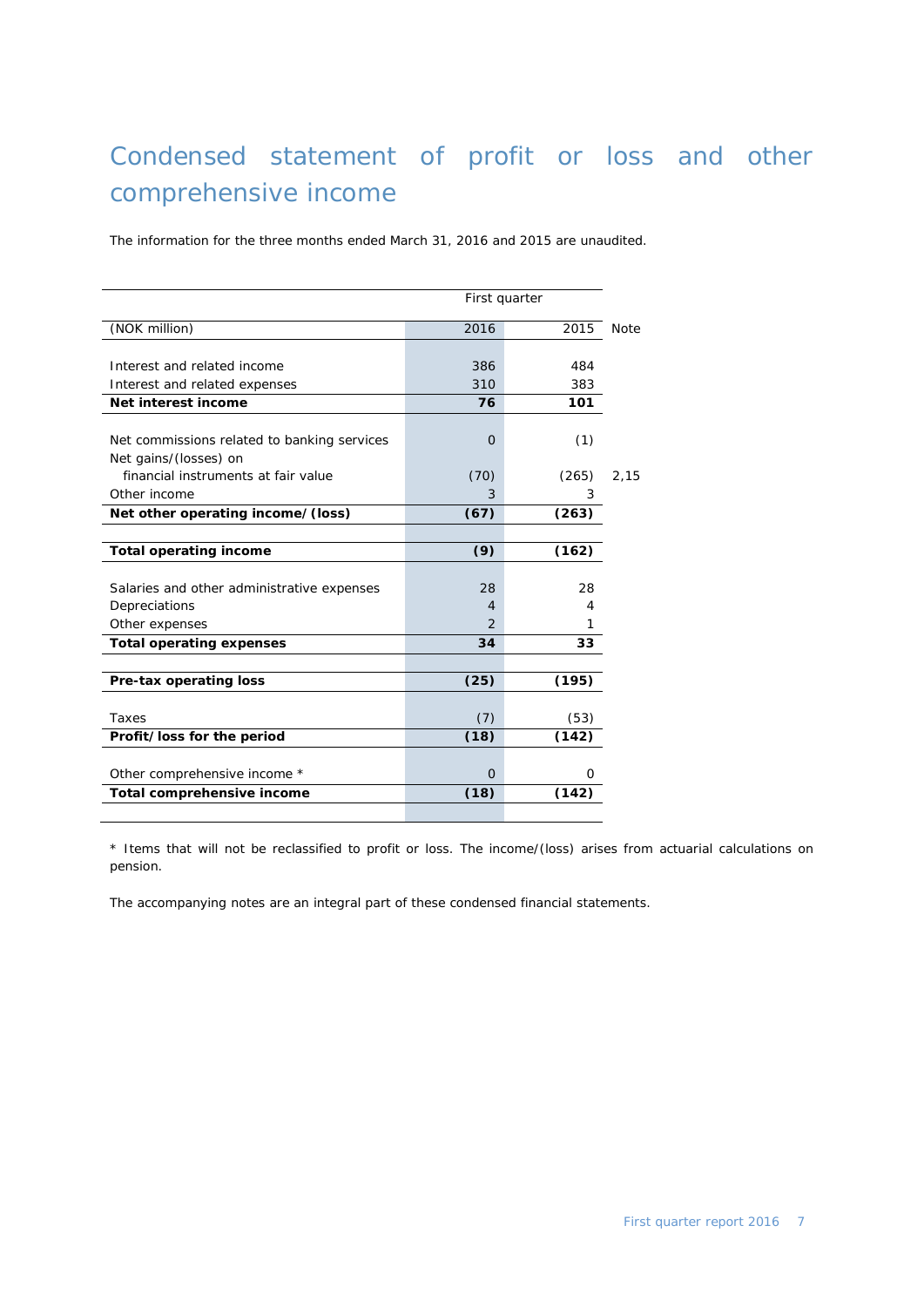## Condensed balance sheet

| (NOK million)                                    | Mar 31, 2016   | Dec 31, 2015 | Mar 31, 2015 | Note    |
|--------------------------------------------------|----------------|--------------|--------------|---------|
|                                                  |                |              |              |         |
| Loans due from credit institutions <sup>1)</sup> | 6,418          | 7.053        | 10,720       | 4,6,7   |
| Loans due from customers <sup>2)</sup>           | 21,793         | 24,462       | 32,523       | 5, 6, 7 |
| <b>Securities</b>                                | 25,645         | 24,187       | 31,677       | 8       |
| Repurchase receivable                            | 0              | 0            | 1,109        |         |
| <b>Financial derivatives</b>                     | 3,357          | 4,293        | 7,959        |         |
| Deferred tax asset                               |                | 0            | O            |         |
| Intangible assets                                | 2              | 2            | 3            |         |
| Property, equipment and investment property      | 204            | 208          | 214          | 9       |
| Other assets                                     | 5,310          | 4,937        | 4,908        | 10      |
| <b>Total assets</b>                              | 62,730         | 65,142       | 89,113       |         |
|                                                  |                |              |              |         |
| Deposits by credit institutions                  | $\overline{0}$ | $\mathbf 0$  | 1,110        |         |
| Bond debt $3)$                                   | 48,431         | 51,174       | 68,345       | 11      |
| <b>Financial derivatives</b>                     | 4,740          | 4,398        | 5,837        |         |
| Taxes payable                                    | 38             | 76           | 394          |         |
| Deferred tax liabilities                         | $\Omega$       | 1            | 153          |         |
| Other liabilities                                | 2,005          | 1,952        | 4,455        | 12      |
| Provisions                                       | 125            | 132          | 152          |         |
| Subordinated debt                                | $\Omega$       | $\Omega$     | 1,048        |         |
| <b>Total liabilities</b>                         | 55,339         | 57,733       | 81,494       |         |
|                                                  |                |              |              |         |
| Share capital                                    | 2,771          | 2,771        | 2,771        |         |
| Reserve for unrealized gains                     | 566            | 566          | 1,043        |         |
| Other equity                                     | 4,054          | 4,072        | 3,805        |         |
| Total shareholders' equity                       | 7,391          | 7,409        | 7,619        |         |
|                                                  |                |              |              |         |
| Total liabilities and shareholders' equity       | 62,730         | 65,142       | 89,113       |         |
|                                                  |                |              |              |         |

- 1) Of NOK 6,418 million at March 31, 2016, NOK 5,877 million is measured at fair value through profit or loss and NOK 541 million is measured at amortized cost. Of NOK 7,053 million at December 31, 2015, NOK 6,493 million is measured at fair value through profit or loss and NOK 560 million is measured at amortized cost. Of NOK 10,720 million at March 31, 2015, NOK 10,579 million is measured at fair value through profit or loss and NOK 141 million is measured at amortized cost
- 2) Of NOK 21,793 million at March 31, 2016, NOK 8,683 million is measured at fair value through profit or loss and NOK 13,110 million is measured at amortized cost. Of NOK 24,462 million at December 31, 2015, NOK 10,064 million is measured at fair value through profit or loss and NOK 14,398 million is measured at amortized cost. Of NOK 32,523 million at March 31, 2015, NOK 15,067 million is measured at fair value through profit or loss and NOK 17,456 million is measured at amortized cost.
- 3) Of NOK 48,431 million at March 31, 2016, NOK 34,408 million is measured at fair value through profit or loss and NOK 14,023 million is measured at amortized cost. Of NOK 51,174 million at December 31, 2015, NOK 35,856 million is measured at fair value through profit or loss and NOK 15,318 million is measured at amortized cost. Of NOK 68,345 million at March 31, 2015, NOK 50,499 million is measured at fair value through profit or loss and NOK 17,846 million is measured at amortized cost.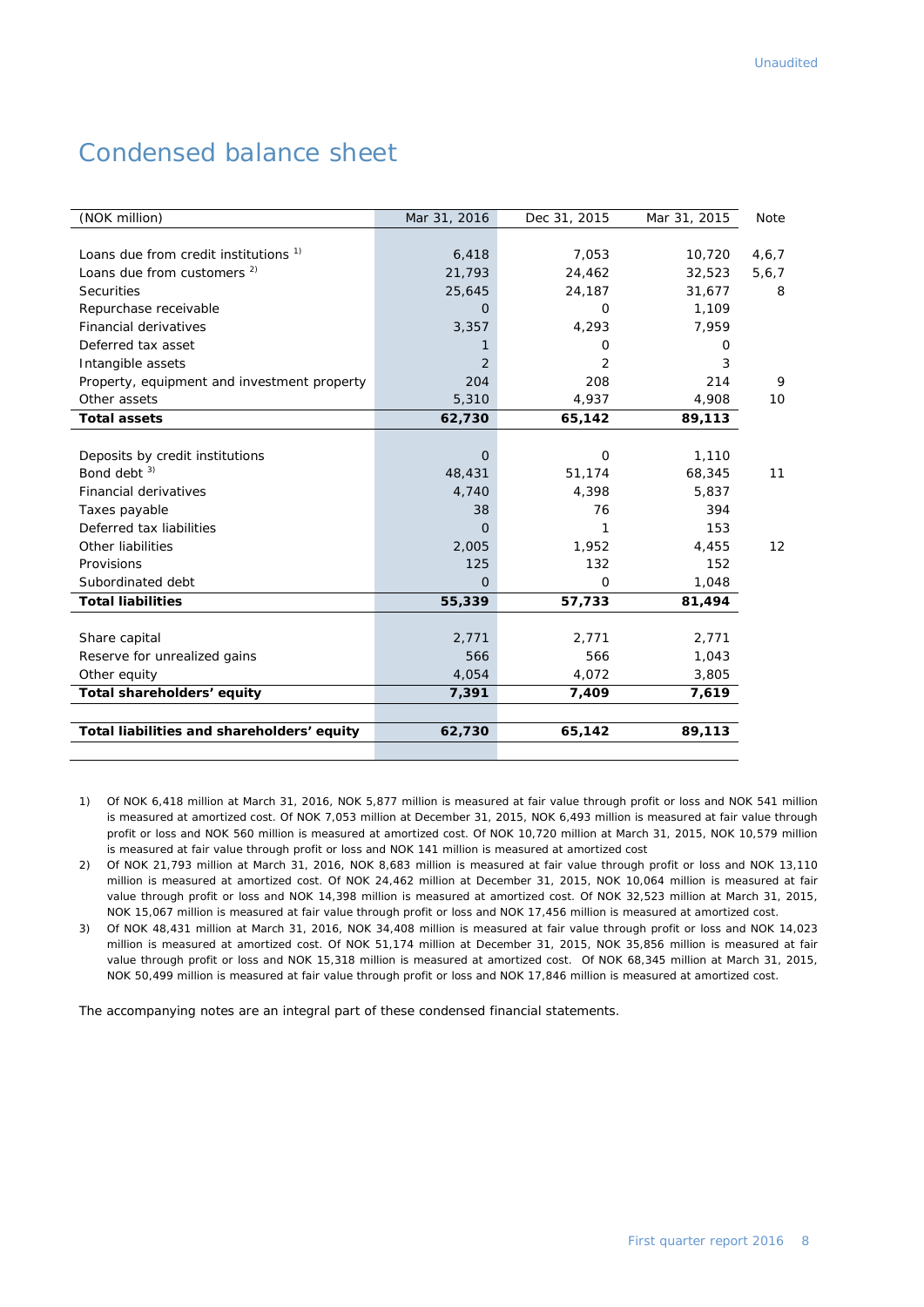|                                    |          | Reserve             |          | Comprehen |          |
|------------------------------------|----------|---------------------|----------|-----------|----------|
|                                    | Share    | unrealized          | Other    | sive      | Total    |
| (NOK million)                      | capital" | qains $\sqrt[3]{ }$ | equity   | income    | equity   |
|                                    |          |                     |          |           |          |
| Equity at January 1, 2015          | 2.771    | 1.043               | 3.946    | 0         | 7.760    |
| Actuarial gains/(losses) and other |          |                     |          |           |          |
| comprehensive income               | $\Omega$ | O                   | $\Omega$ | $\Omega$  | $\Omega$ |
| Profit/(loss) for the period       | $\Omega$ | O                   | Ο        | (142)     | (142)    |
| Equity at March 31, 2015           | 2,771    | 1,043               | 3,946    | (142)     | 7,619    |
|                                    |          |                     |          |           |          |
| Equity at January 1, 2016          | 2.771    | 566                 | 4.072    | $\Omega$  | 7.409    |
| Actuarial gains/(losses) and other |          |                     |          |           |          |
| comprehensive income               | 0        | 0                   | $\Omega$ | $\Omega$  | O        |
| Profit/(loss) for the period       | $\Omega$ | O                   | O        | (18)      | (18)     |
| Equity at March 31, 2016           | 2,771    | 566                 | 4.072    | (18)      | 7,391    |

# Condensed statement of changes in equity

1) Restricted equity that cannot be paid out to the owners without a shareholder resolution to reduce the share capital in accordance with the Public Limited Companies Act under Norwegian Law.

2) The allocation of income for the period between the reserve for unrealized gains and other equity is performed at year-end. Preliminary calculations based on the condensed interim financial statements as of March 31, 2016.

3) The allocation of income for the period between the reserve for unrealized gains and other equity show that if the allocation was performed at this date, it would have increased the reserve for unrealized gains by NOK 11 million and reduced other equity by NOK 29 million. The closing balances would have been NOK 577 million for the reserve for unrealized gains, and NOK 4,043 million for other equity.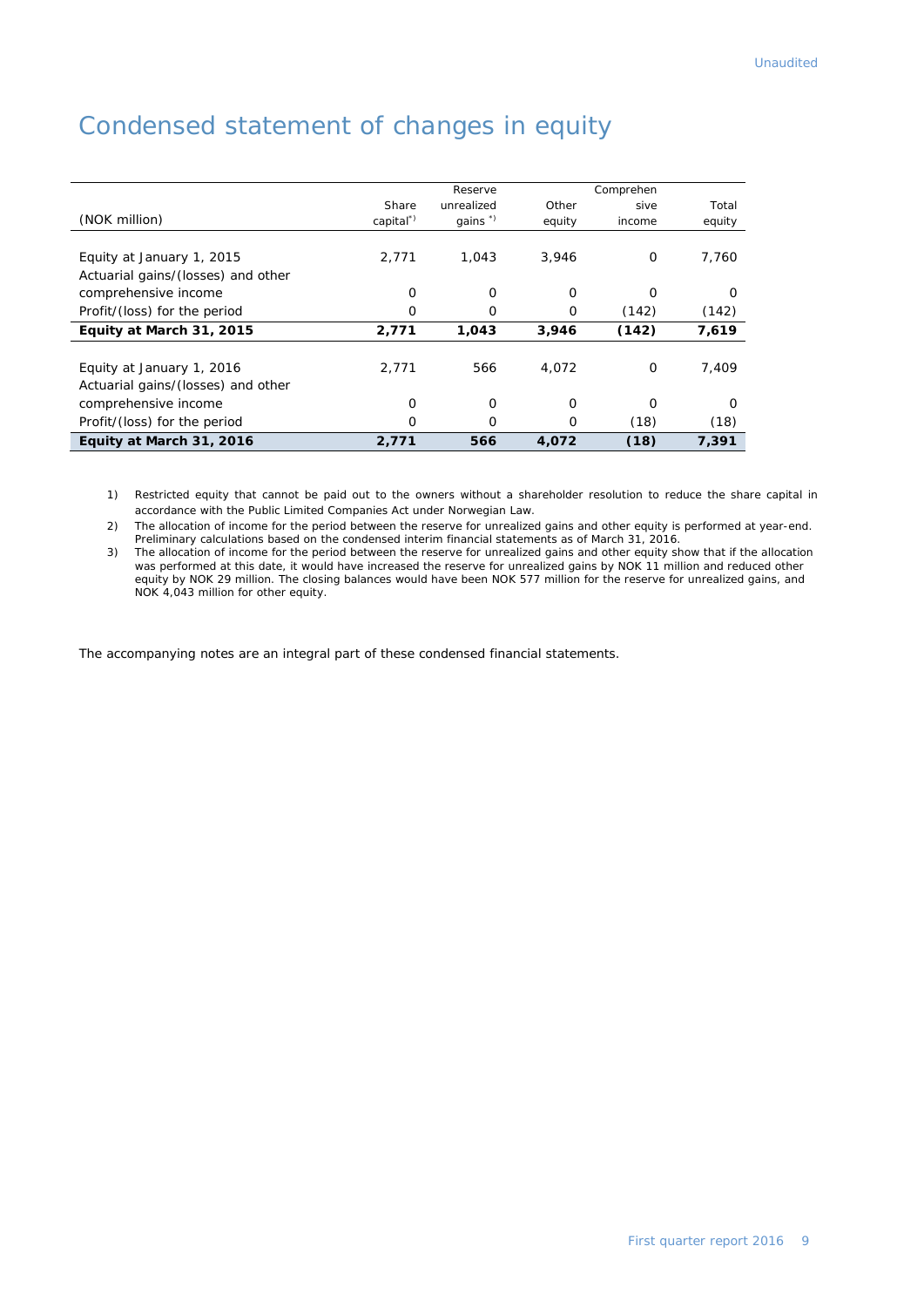# Condensed cash flow statement

|                                                                     | First quarter |          |
|---------------------------------------------------------------------|---------------|----------|
| (NOK million)                                                       | 2016          | 2015     |
| Pre-tax operating profit/(loss)                                     | (26)          | (195)    |
|                                                                     |               |          |
| Provided by operating activities:                                   |               |          |
| Accrual of contribution from the Norwegian government               | (18)          | (40)     |
| Unrealized losses/(gains) on financial instruments at fair value    | 9             | 281      |
| Depreciation                                                        | 4             | 4        |
| Principal collected on loans                                        | 2,493         | 3.156    |
| Purchase of financial investments (trading)                         | (1, 979)      | (8,931)  |
| Proceeds from sale or redemption of financial investments (trading) | 189           | 3,906    |
| Contribution paid by the Norwegian government                       | 0             | 0        |
| Taxes paid                                                          | (37)          | 0        |
| Changes in:                                                         |               |          |
| Accrued interest receivable                                         | (292)         | (82)     |
| Other receivables                                                   | (517)         | 10       |
| Accrued expenses and other liabilities                              | 370           | (279)    |
| Net cash flow from operating activities                             | 196           | (2, 170) |
|                                                                     |               |          |
| Proceeds from sale or redemption of financial investments           | 1             | 0        |
| Net cash flow from financial derivatives                            | 471           | 3,621    |
| Purchases of fixed assets                                           | $\Omega$      | (1)      |
| Net cash flow from investing activities                             | 472           | 3,620    |
| Change in debt to credit institutions                               | $\Omega$      | 1,110    |
| Principal payments on bond debt                                     | (520)         | (3, 719) |
| Net cash flow from financing activities                             | (520)         | (2,609)  |
|                                                                     |               |          |
| Net change in cash and cash equivalents *)                          | 148           | (1, 159) |
| Cash and cash equivalents at beginning of period                    | 2,827         | 6,013    |
| Effect of exchange rates on cash and cash equivalents               | (133)         | 373      |
| Cash and cash equivalents <sup>*</sup> at end of period             | 2,842         | 5,227    |
|                                                                     |               |          |

\*) Cash equivalents are defined as bank deposits with original maturity less than three months.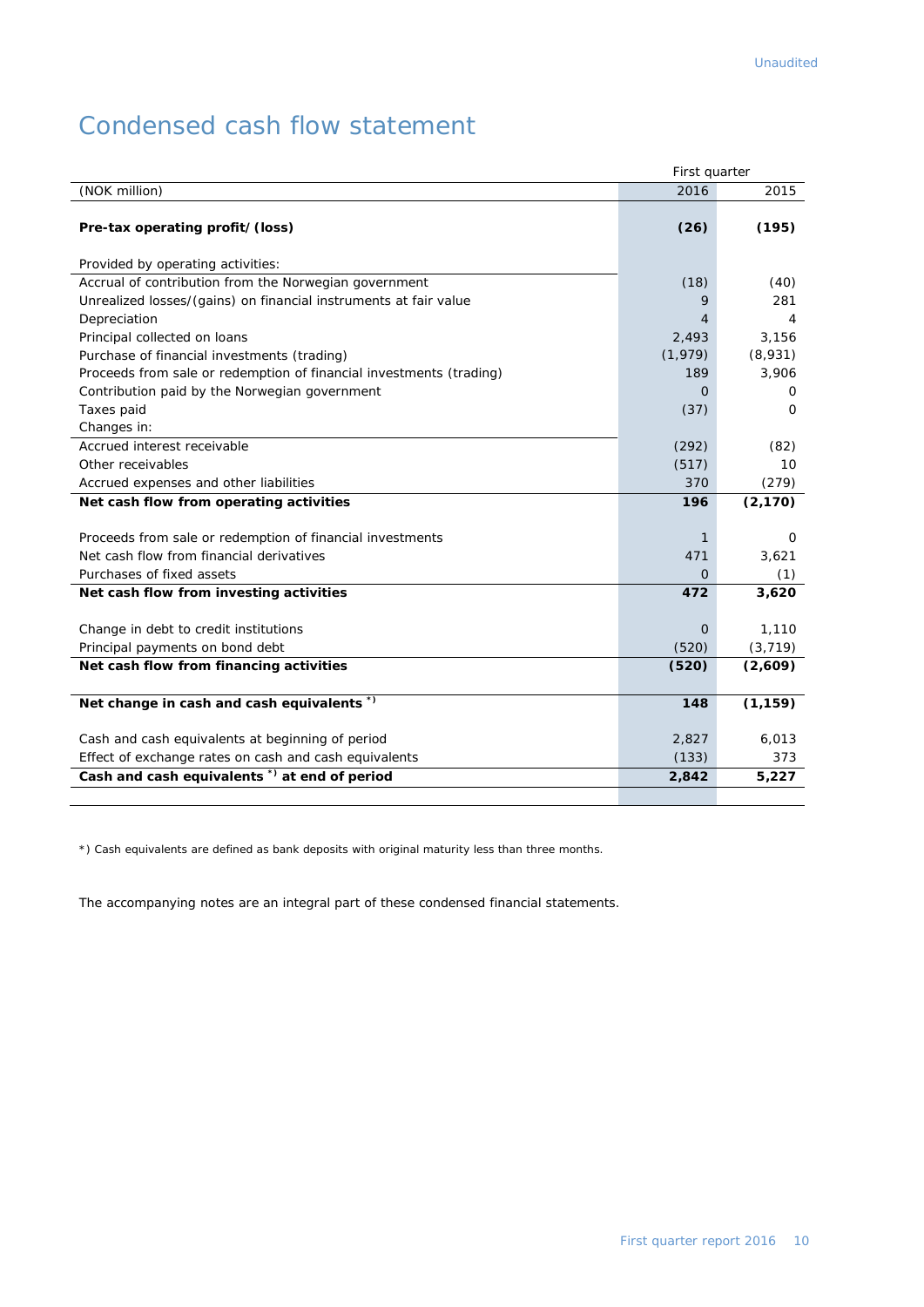## Notes to the accounts

## 1. Accounting policies

Eksportfinans' first quarter condensed interim financial statements have been presented in accordance with International Financial Reporting Standards (**IFRS**), in line with IFRS as adopted by the European Union (**EU**). The condensed interim financial statements have been prepared in accordance with IAS 34, Interim Financial Reporting.

The accounting policies and methods of computation applied in the preparation of these condensed interim financial statements (including information as of and for the year ended December 31, 2015) are the same as those applied in Eksportfinans' annual financial statements of 2015. Those financial statements were approved for issue by the Board of Directors on February 19, 2016 and included in the company's Annual Report on Form 20-F for the year-end December 31, 2015. These policies have been consistently applied to all the periods presented. These financial statements should be read in conjunction with the annual report on Form 20-F for the year ended December 31, 2015. Judgments made in the preparations of these financial statements are the same as those made in the year-end financial statements. The interim financial statements do not include risk disclosures which should be read in conjunction with the annual financial statements.

The information for the three months ended March 31, 2016 and 2015 is unaudited. The information as of and for the year ended December 31, 2015 is derived from the company's audited consolidated financial statements as of and for the year ended December 31, 2015.

## 2. Net gains/(losses) on financial instruments at fair value

#### **Net realized and unrealized gains/(losses) on financial instruments at fair value**

|                                                                        | First quarter |       |
|------------------------------------------------------------------------|---------------|-------|
| (NOK million)                                                          | 2016          | 2015  |
|                                                                        |               |       |
| Securities held for trading                                            | 3             | (2)   |
| <b>Financial derivatives</b>                                           | (12)          | (15)  |
| Other financial instruments at fair value                              | (52)          | 33    |
| Net realized gains/(losses)                                            | (61)          | 16    |
|                                                                        |               |       |
| Loans and receivables                                                  | 78            | (5)   |
| Securities <sup>1)</sup>                                               | 38            | 34    |
| Financial derivatives <sup>2)</sup>                                    | (362)         | (367) |
| Bond debt $3)$ 4)                                                      | 238           | 45    |
| Subordinated debt and capital contribution securities <sup>3) 4)</sup> | $\Omega$      | 10    |
| Other                                                                  | (1)           | 2     |
| Net unrealized gains/(losses)                                          | (9)           | (281) |
|                                                                        |               |       |
| Net realized and unrealized gains/(losses)                             | (70)          | (265) |
|                                                                        |               |       |

1) Net unrealized gains/(losses) on securities

|                                                               | First quarter |      |
|---------------------------------------------------------------|---------------|------|
| (NOK million)                                                 | 2016          | 2015 |
|                                                               |               |      |
| Securities held for trading                                   |               | 39   |
| Securities designated as at fair value at initial recognition | 31            | (5)  |
| Total                                                         | 38            | 34   |

2) The Portfolio Hedge Agreement entered into in March 2008, is included with a gain of NOK 65 million as of March 31, 2016 and a loss of NOK 38 million as of March 31, 2015.

3) In the first quarter of 2016, Eksportfinans had an unrealized gain of NOK 238 million (gain of NOK 55 million in the corresponding period of 2015) on its own debt.

4) In the first quarter of 2016, Eksportfinans had an unrealized loss of NOK 0 million of financial liabilities classified as level 2 in the fair value hierarchy (loss of NOK 368 million in the corresponding period of 2015). Of financial liabilities classified as level 3 in the fair value hierarchy, Eksportfinans had a gain of NOK 238 million (gain of NOK 423 million in the same period of 2015).

See note 15 for a presentation of the above table including effects from economic hedging.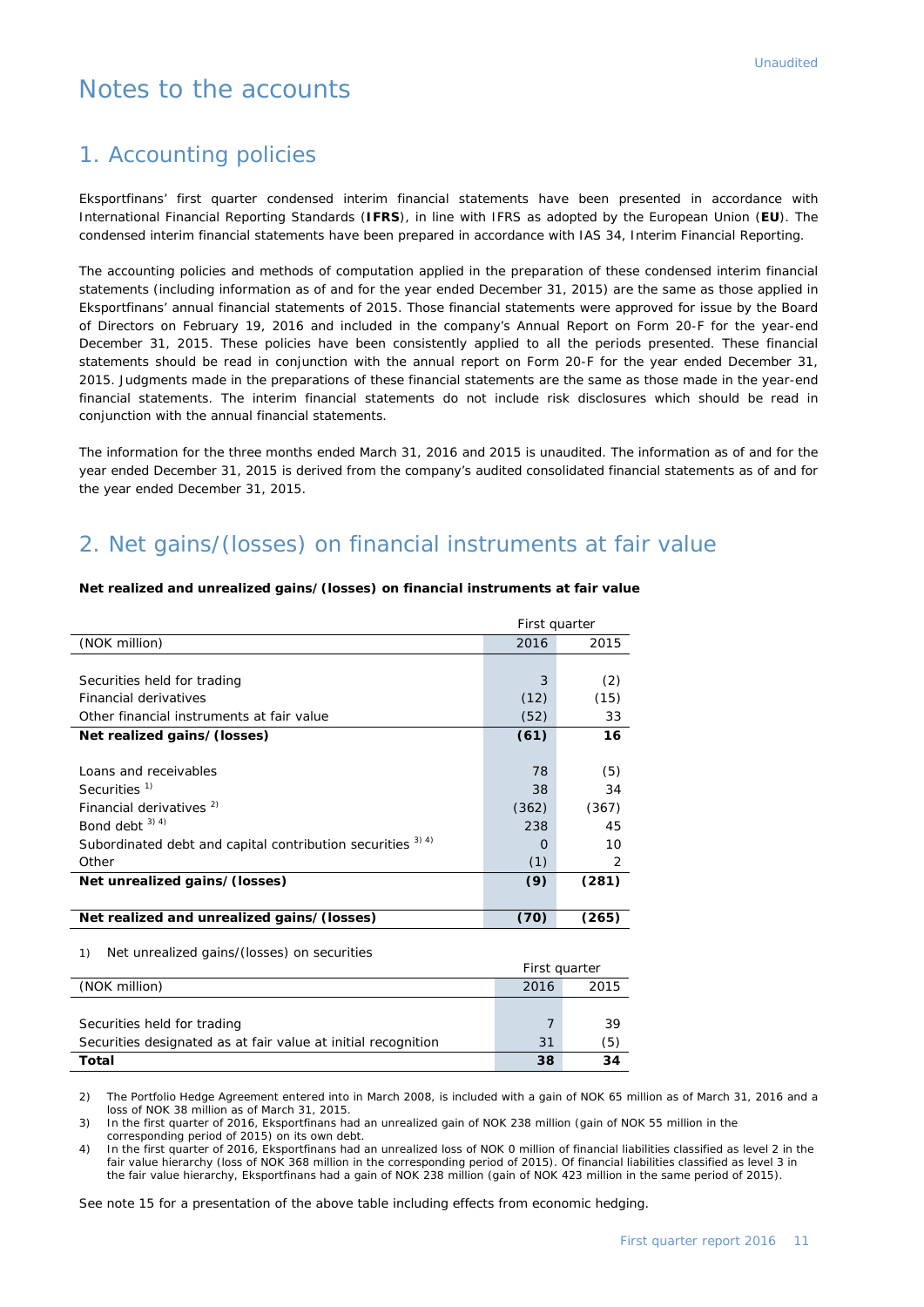## 3. Capital adequacy

Capital adequacy is calculated in accordance with the CRD IV regulations in force from the Financial Supervisory Authority of Norway. These regulations were implemented as of September 30, 2014. The company has adopted the standardized approach to capital requirements. The CRD IV regulations decreases the company's capital ratio, due to changed risk weights on financial institutions, affecting mainly Eksportfinans' bank guaranteed loans and securities, as well as the CVA (Credit Valuation Adjustment) charge on financial derivatives.

In 2012, related to regulations concerning the calculation of exposures to a single client, the Norwegian FSA granted extended time limits for loans which would otherwise have been in breach of the regulations. The exemption remained for one loan at March 31, 2016, and will stay in place until the loan has reached the regulatory level through scheduled repayments of principal.

| Risk-weighted assets and off-balance sheet items |  |  |  |  |
|--------------------------------------------------|--|--|--|--|
|--------------------------------------------------|--|--|--|--|

| (NOK million)             |             | Mar 31, 2016 |             | Dec 31, 2015 |             | Mar 31, 2015 |
|---------------------------|-------------|--------------|-------------|--------------|-------------|--------------|
|                           |             |              |             |              |             |              |
|                           |             | Risk-        |             | Risk-        |             | Risk-        |
|                           | <b>Book</b> | weighted     | <b>Book</b> | Weighted     | <b>Book</b> | weighted     |
|                           | value       | value        | Value       | value        | value       | value        |
|                           |             |              |             |              |             |              |
| Total assets              | 62,730      | 13,700       | 65,142      | 15,127       | 89.113      | 21,476       |
| Off-balance sheet items   |             | 49           |             | 53           |             | 48           |
| Operational risk          |             | 1,079        |             | 1.079        |             | 1,847        |
| Total currency risk       |             | 683          |             | 704          |             | 617          |
| Total risk-weighted value |             | 15,512       |             | 16,962       |             | 23,989       |

#### **The company's regulatory capital**

| (NOK million and                   |              |       |       |          |       |          |              |  |  |              |
|------------------------------------|--------------|-------|-------|----------|-------|----------|--------------|--|--|--------------|
| in percent of risk-weighted value) | Mar 31, 2016 |       |       |          |       |          | Dec 31, 2015 |  |  | Mar 31, 2015 |
|                                    |              |       |       |          |       |          |              |  |  |              |
| Core capital <sup>1)</sup>         | 6,185        | 39.9% | 6.184 | 36.5%    | 6,000 | 25.0 %   |              |  |  |              |
| Additional capital <sup>2)</sup>   |              | 0.0%  |       | $0.0 \%$ | 37    | $0.2 \%$ |              |  |  |              |
| Total regulatory capital           | 6,185        | 39.9% |       | 36.5%    | 6.037 | 25.2%    |              |  |  |              |

1) Includes share capital, other equity, elements of capital contribution securities and other deductions and additions in accordance with the Norwegian capital adequacy regulations.

2) Includes subordinated debt, the elements of capital contribution securities not included in core capital and other deductions/additions in accordance with the Norwegian capital adequacy regulations.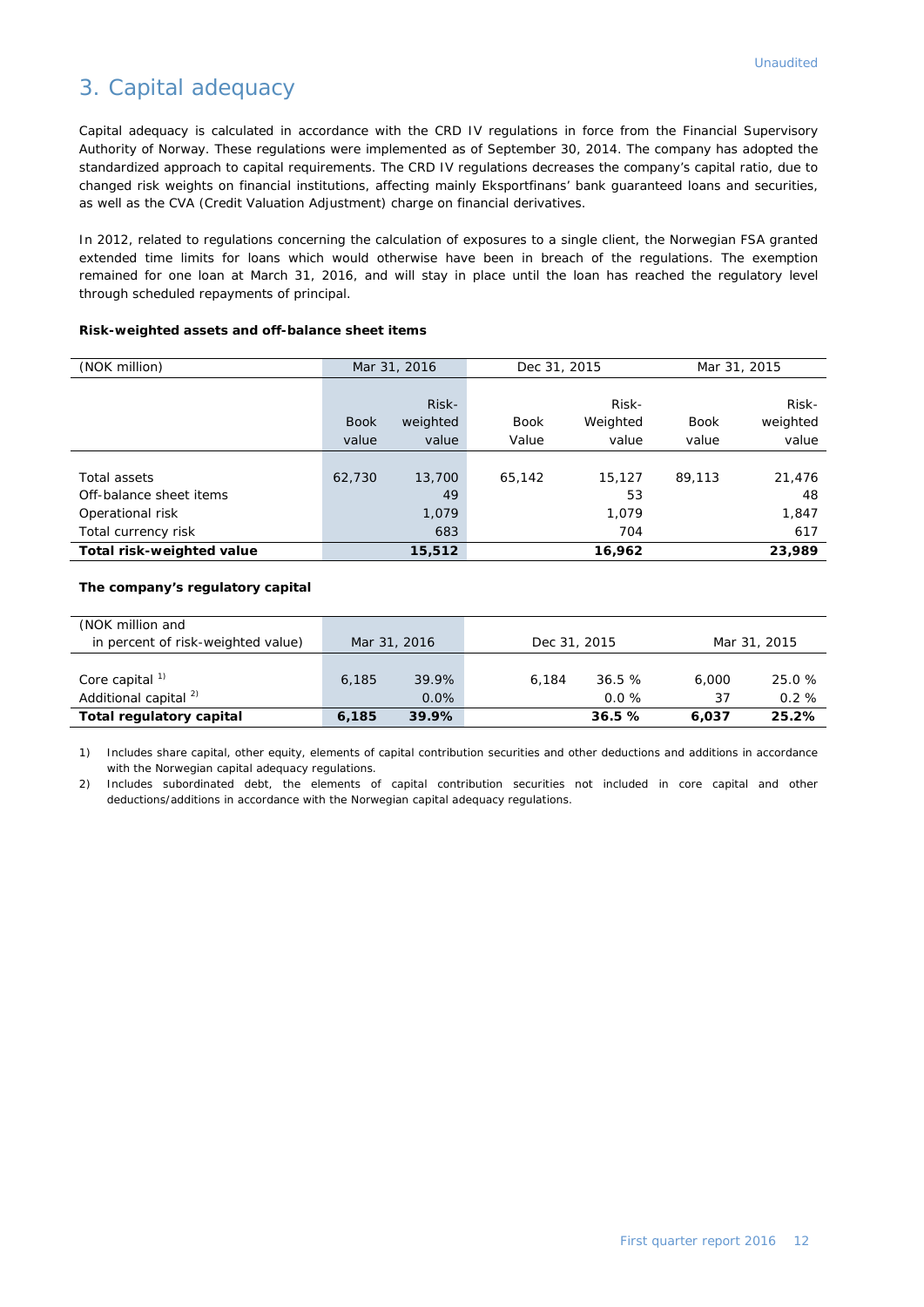## 4. Loans due from credit institutions

| (NOK million)                                              | Mar 31, 2016 | Dec 31, 2015 | Mar 31, 2015 |
|------------------------------------------------------------|--------------|--------------|--------------|
|                                                            |              |              |              |
| Cash equivalents <sup>1)</sup>                             | 2,842        | 2.828        | 5,227        |
| Other bank deposits and claims on banks 3)                 | (42)         | 264          | 208          |
| Loans to other credit institutions,                        |              |              |              |
| nominal amount (also included in note 6) <sup>2)</sup>     | 3,689        | 4,110        | 5,366        |
| Accrued interest on loans and unamortized premium/discount |              |              |              |
| on purchased loans                                         | (17)         | (17)         | (17)         |
| Adjustment to fair value on loans                          | (54)         | (132)        | (64)         |
| Total                                                      | 6,418        | 7,053        | 10.720       |

1) Cash equivalents are defined as bank deposits with maturity of less than three months.

2) The company has acquired certain loan agreements from banks for which the selling bank provides a repayment guarantee, therefore retaining the credit risk of the loans. Under IFRS these loans are classified as loans to credit institutions. Of the loans to credit institutions these loans amounted to NOK 2,119 at March 31, 2016, NOK 2,691 million at December 31, 2015 and NOK 3,887 million at March 31, 2015.

3) The company has entered into agreements to acquire loans from shareholders and other banks active in the Norwegian market for export financing. The company has placed an initial deposit with the selling bank, which is used as consideration for these purchases. The amounts in the table represent remaining deposit or overdraft related to these agreements.

#### 5. Loans due from customers

| (NOK million)                                                                                                                          | Mar 31, 2016 | Dec 31, 2015 | Mar 31, 2015 |
|----------------------------------------------------------------------------------------------------------------------------------------|--------------|--------------|--------------|
| Loans due from customers,<br>nominal amount (also included in note 6)<br>Accrued interest on loans and unamortized<br>premium/discount | 21,477       | 24,105       | 32.096       |
| on purchased loans                                                                                                                     | 284          | 325          | 367          |
| Adjustment to fair value on loans                                                                                                      | 32           | 32           | 60           |
| Total                                                                                                                                  | 21,793       | 24,462       | 32,523       |

## 6. Total loans due from credit institutions and customers

Nominal amounts related to loans due from credit institutions (note 4) and customers (note 5), respectively.

| (NOK million)                                        | Mar 31, 2016 | Dec 31, 2015 | Mar 31, 2015 |
|------------------------------------------------------|--------------|--------------|--------------|
|                                                      |              |              |              |
| Loans due from credit institutions                   | 3,689        | 4,110        | 5,366        |
| Loans due from customers                             | 21,477       | 24,105       | 32,096       |
| <b>Total nominal amount</b>                          | 25,166       | 28,215       | 37,462       |
|                                                      |              |              |              |
| Commercial loans                                     | 12,264       | 14,066       | 20,285       |
| Government-supported loans                           | 12,902       | 14,149       | 17,177       |
| <b>Total nominal amount</b>                          | 25,166       | 28,215       | 37,462       |
|                                                      |              |              |              |
| Capital goods                                        | 7,054        | 8,146        | 9,793        |
| Ships                                                | 11,770       | 12,872       | 16,814       |
| Export-related and international activities *)       | 4,566        | 5,402        | 8.229        |
| Direct loans to Norwegian local government sector    | 1,060        | 1,074        | 1,891        |
| Municipal-related loans to other credit institutions | 700          | 700          | 700          |
| Loans to employees                                   | 16           | 21           | 35           |
| <b>Total nominal amount</b>                          | 25,166       | 28,215       | 37,462       |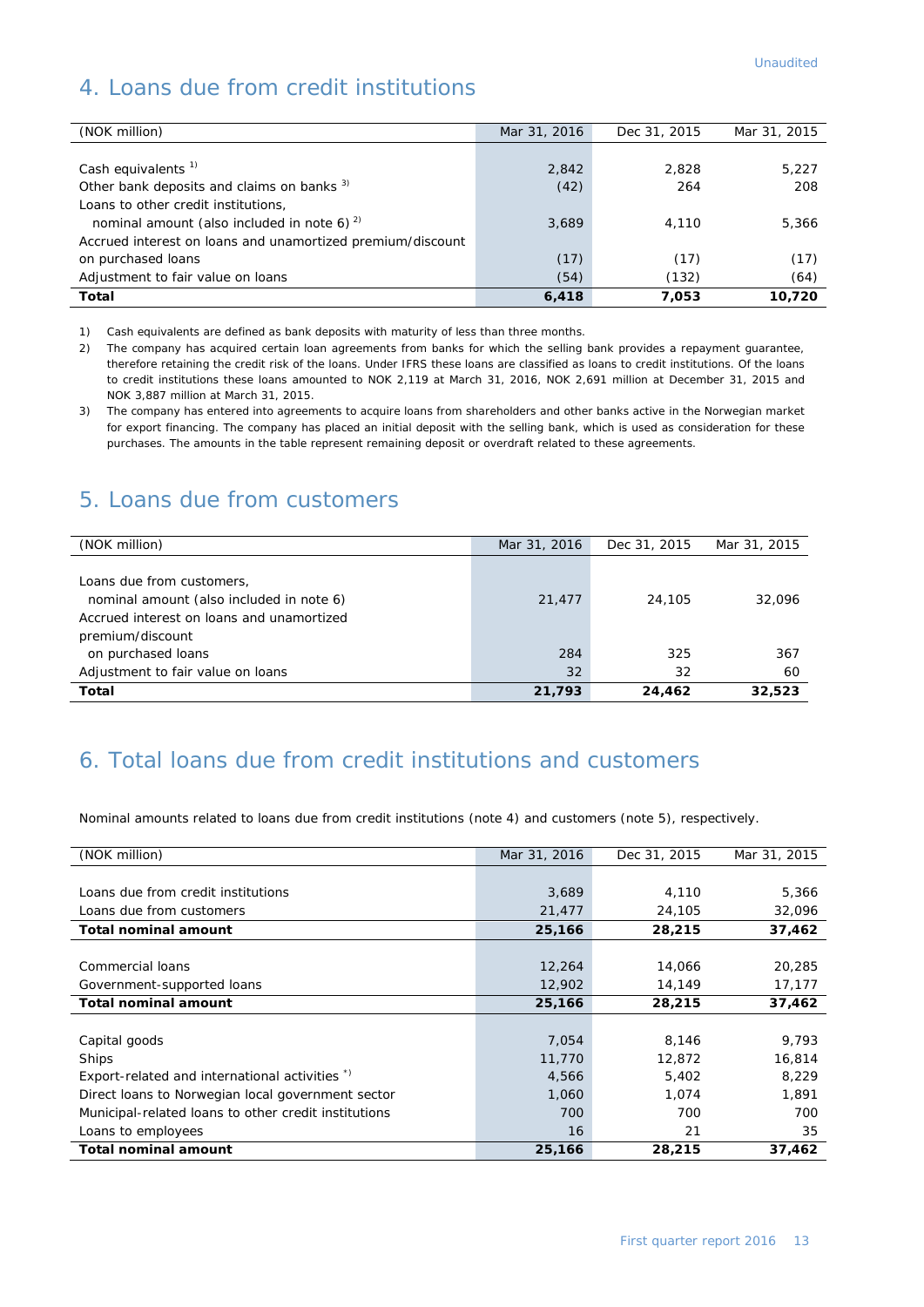\*) Export-related and international activities consist of loans to the following categories of borrowers:

| (NOK million)               | Mar 31, 2016   | Dec 31, 2015 | Mar 31, 2015 |
|-----------------------------|----------------|--------------|--------------|
|                             |                |              |              |
| Shipping                    | 2,097          | 2,476        | 2,904        |
| Infrastructure              | 774            | 790          | 821          |
| Banking and finance         | 400            | 747          | 618          |
| Real estate management      | 655            | 679          | 1,041        |
| Oil and gas                 | 243            | 309          | 482          |
| Consumer goods              | 300            | 300          | 300          |
| Environment                 | 97             | 101          | 113          |
| Renewable energy            | $\overline{0}$ | 0            | 1,950        |
| <b>Total nominal amount</b> | 4,566          | 5,402        | 8,229        |

## 7. Loans past due or impaired

| (NOK million)                                          | Mar 31, 2016   | Dec 31, 2015 | Mar 31, 2015 |
|--------------------------------------------------------|----------------|--------------|--------------|
|                                                        |                |              |              |
| Interest and principal installment 1-30 days past due  | $\overline{4}$ | O            | $\Omega$     |
| Not matured principal on loans                         |                |              |              |
| with payments 1-30 days past due                       | $\Omega$       | $\Omega$     | $\Omega$     |
|                                                        |                |              |              |
| Interest and principal installment 31-90 days past due | $\Omega$       | O            | $\Omega$     |
| Not matured principal on loans                         |                |              |              |
| with payments 31-90 days past due                      | $\overline{O}$ | $\Omega$     | $\Omega$     |
|                                                        |                |              |              |
| Interest and principal installment                     |                |              |              |
| more than 90 days past due                             | 101            | 195          | 202          |
| Not matured principal on loans                         |                |              |              |
| with payments more than 90 days past due               | 296            | 322          | 333          |
|                                                        |                |              |              |
| Total loans past due                                   | 401            | 517          | 545          |
|                                                        |                |              |              |
| Relevant collateral or guarantees received *)          | 401            | 409          | 448          |
| Fair value adjustment on loans past due                | $\Omega$       | 79           | 63           |
| Impairments on loans measured at amortized cost        | $\Omega$       | $\Omega$     | $\Omega$     |

\*) The company considers all loans to be secured in a satisfactory manner. For these transactions, amounting to NOK 401 million, the Norwegian government, through the Guarantee Institute for Export Credit (GIEK), guarantees approximately 97 percent of the amounts in default. The remaining 3 percent are guaranteed by private banks, most of them operating in Norway. Where applicable, claims have already been submitted in accordance with the guarantees.

## 8. Securities and repurchase receivable

| (NOK million)                                          | Mar 31, 2016 | Dec 31, 2015 | Mar 31, 2015 |
|--------------------------------------------------------|--------------|--------------|--------------|
|                                                        |              |              |              |
| Trading portfolio                                      | 23,833       | 22.292       | 29,896       |
| Repurchase receivable                                  |              |              | 1,109        |
| Other securities at fair value through profit and loss | 1,812        | 1.895        | 1,781        |
| <b>Total</b>                                           | 25,645       | 24,187       | 32,786       |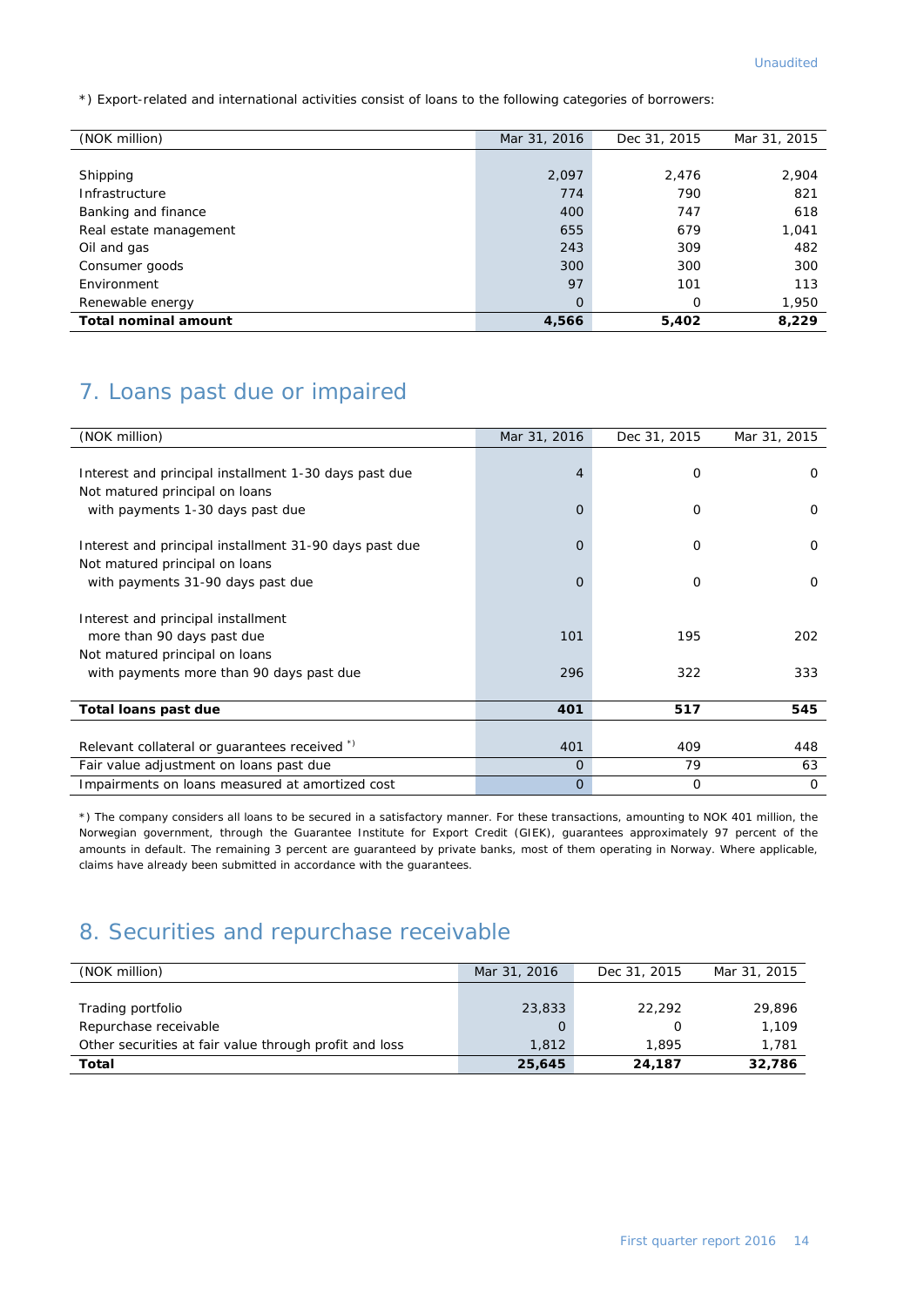## 9. Property, equipment and investment property

| (NOK million)                              | Mar 31, 2016 | Dec 31, 2015 | Mar 31, 2015 |
|--------------------------------------------|--------------|--------------|--------------|
|                                            |              |              |              |
| Buildings and land in own use              | 123          | 125          | 128          |
| Investment property                        | 76           | 77           | 78           |
| <b>Total buildings and land</b>            | 199          | 202          | 206          |
|                                            |              |              |              |
| Other fixed assets                         | 5            | 6            | 8            |
| Total fixed assets and investment property | 204          | 208          | 214          |

## 10. Other assets

| (NOK million)                    | Mar 31, 2016 | Dec 31, 2015 | Mar 31, 2015 |
|----------------------------------|--------------|--------------|--------------|
|                                  |              |              |              |
| Settlement account 108 Agreement | 335          | 268          | 176          |
| Cash collateral provided         | 3,639        | 3,277        | 3,450        |
| Collateral deposit <sup>*</sup>  | 1,240        | 1,321        | 1,213        |
| Other                            | 96           |              | 69           |
| <b>Total other assets</b>        | 5,310        | 4.937        | 4,908        |

\*)The Collateral deposit relates to a USD 150 million deposit of collateral for the benefit of Citibank N.A. to cover Eksportfinans' day to day settlement activity. This amount can be adjusted up or down depending on settlement activity of Eksportfinans. The deposit shall stay in place while any secured obligations are in place. Citibank is entitled to at any time without prior notice to Eksportfinans to set-off or transfer all or part of the Deposit in or towards satisfaction of all or any part of the secured obligations. The agreement was entered into in 2014.

## 11. Bond debt

| (NOK million)                    | Mar 31, 2016 | Dec 31, 2015 Mar 31, 2015 |        |
|----------------------------------|--------------|---------------------------|--------|
|                                  |              |                           |        |
| Bond debt                        | 48,942       | 51,670                    | 68.031 |
| Adjustment to fair value on debt | (1, 178)     | (940)                     | (653)  |
| Accrued interest                 | 667          | 444                       | 967    |
| <b>Total bond debt</b>           | 48,431       | 51,174                    | 68,345 |

## 12. Other liabilities

| (NOK million)                  | Mar 31, 2016 | Dec 31, 2015 Mar 31, 2015 |       |
|--------------------------------|--------------|---------------------------|-------|
|                                |              |                           |       |
| Grants to mixed credits        | 35           | 38                        | 48    |
| Cash collateral received       | 1,960        | 1,889                     | 4,364 |
| Other short-term liabilities   | $10^{-}$     | 25                        | 43    |
| <b>Total other liabilities</b> | 2,005        | 1.952                     | 4,455 |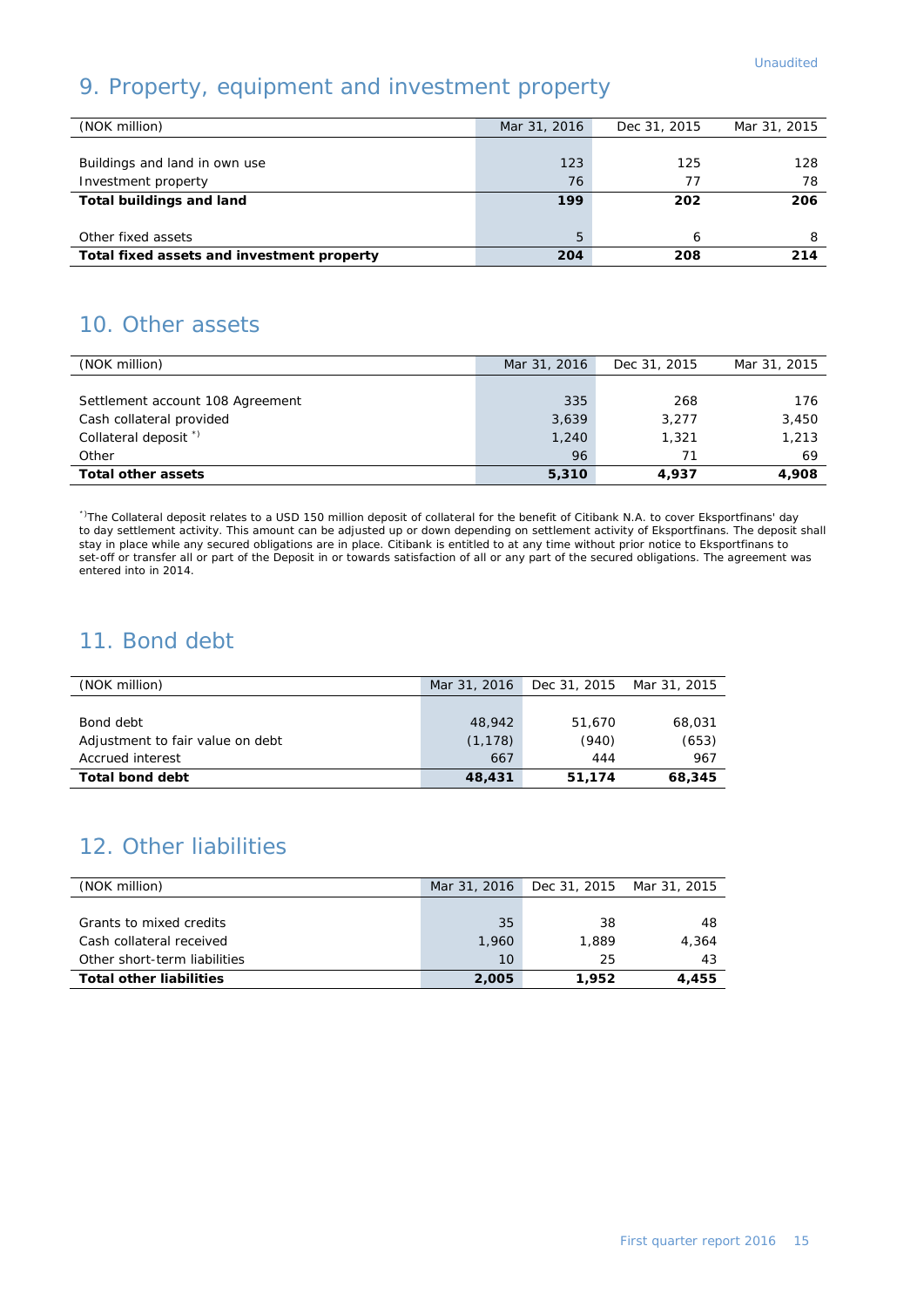## 13. Segment information

The company is divided into three business areas: Export lending, Municipal lending and Securities. After the sale of Kommunekreditt Norge AS, municipal lending consists of loans extended directly to municipalities and municipalrelated loans to savings banks. The company also has a treasury department responsible for the day to day risk management and asset and liability management. Income and expenses related to treasury are divided between the three business areas. For income and expenses between the segments, the transactions are at arms length.

#### **Income and expenses divided between segments**

|                                                    |          | <b>Export lending</b> | <b>Municipal lending</b> |                |             | <b>Securities</b> |
|----------------------------------------------------|----------|-----------------------|--------------------------|----------------|-------------|-------------------|
|                                                    |          | First quarter         |                          | First quarter  |             | First quarter     |
| (NOK million)                                      | 2016     | 2015                  | 2016                     | 2015           | 2016        | 2015              |
|                                                    |          |                       |                          |                |             |                   |
| Net interest income <sup>1)</sup>                  | 50       | 68                    | 1                        | $\overline{2}$ | 25          | 31                |
|                                                    |          |                       |                          |                |             |                   |
| Commissions and                                    |          |                       |                          |                |             |                   |
| income related to banking services $2$             | 0        | $\mathbf 0$           | $\overline{O}$           | 0              | 0           | 0                 |
| Commissions and                                    |          |                       |                          |                |             |                   |
| expenses related to banking services <sup>2)</sup> | $\Omega$ | 0                     | $\Omega$                 | $\Omega$       | $\Omega$    | 0                 |
| Net gains/(losses)                                 |          |                       |                          |                |             |                   |
| on financial instruments at fair value 3)          | 12       | 31                    | $\Omega$                 | 0              | (9)         | (17)              |
| Income/expense allocated by volume <sup>4)</sup>   | 5        | 1                     | $\Omega$                 |                | 5           |                   |
| Net other operating income                         | 17       | 32                    | $\Omega$                 | $\Omega$       | (4)         | (16)              |
|                                                    |          |                       |                          |                |             |                   |
| <b>Total operating income</b>                      | 67       | 100                   | 1                        | $\overline{2}$ | 21          | 15                |
| <b>Total operating expenses</b>                    | 14       | 14                    | $\mathbf 0$              | 1              | 20          | 18                |
| Pre-tax operating profit/(loss)                    | 53       | 86                    | 1                        | 1              | 1           | (3)               |
|                                                    |          |                       |                          |                |             |                   |
| Taxes                                              | 13       | 24                    | $\Omega$                 | $\mathbf 0$    | $\mathbf 0$ | (1)               |
| Non-IFRS profit for the period excluding           |          |                       |                          |                |             |                   |
| unrealized gains/(losses) on financial             |          |                       |                          |                |             |                   |
| instruments and excluding realized                 |          |                       |                          |                |             |                   |
| losses/(gains) hedged by the PHA                   | 40       | 62                    | 1                        | 1              | 1           | (2)               |

1) Net interest income includes interest income directly attributable to the segments based on Eksportfinans' internal pricing model. The treasury department obtains interest on Eksportfinans' equity and in addition the positive or negative result (margin) based on the difference between the internal interest income from the segments and the actual external funding cost. Net interest income in the treasury department is allocated to the reportable segments based on volume for the margin, and risk weighted volume for the interest on equity.

2) Income/(expense) directly attributable to each segment.

3) For Export lending the figures are related to unrealized gains/(losses) on the Icelandic bank exposure. In this context, the fair value adjustments on the Icelandic bank exposure have been treated as realized, as they are not expected to be reversed towards maturity, as other unrealized gains and losses. For Securities the figures are related to realized gains/(losses) on financial instruments.

4) Income/expense, other than interest, in the treasury department has been allocated to the business areas by volume. These are items included in net other operating income in the income statement.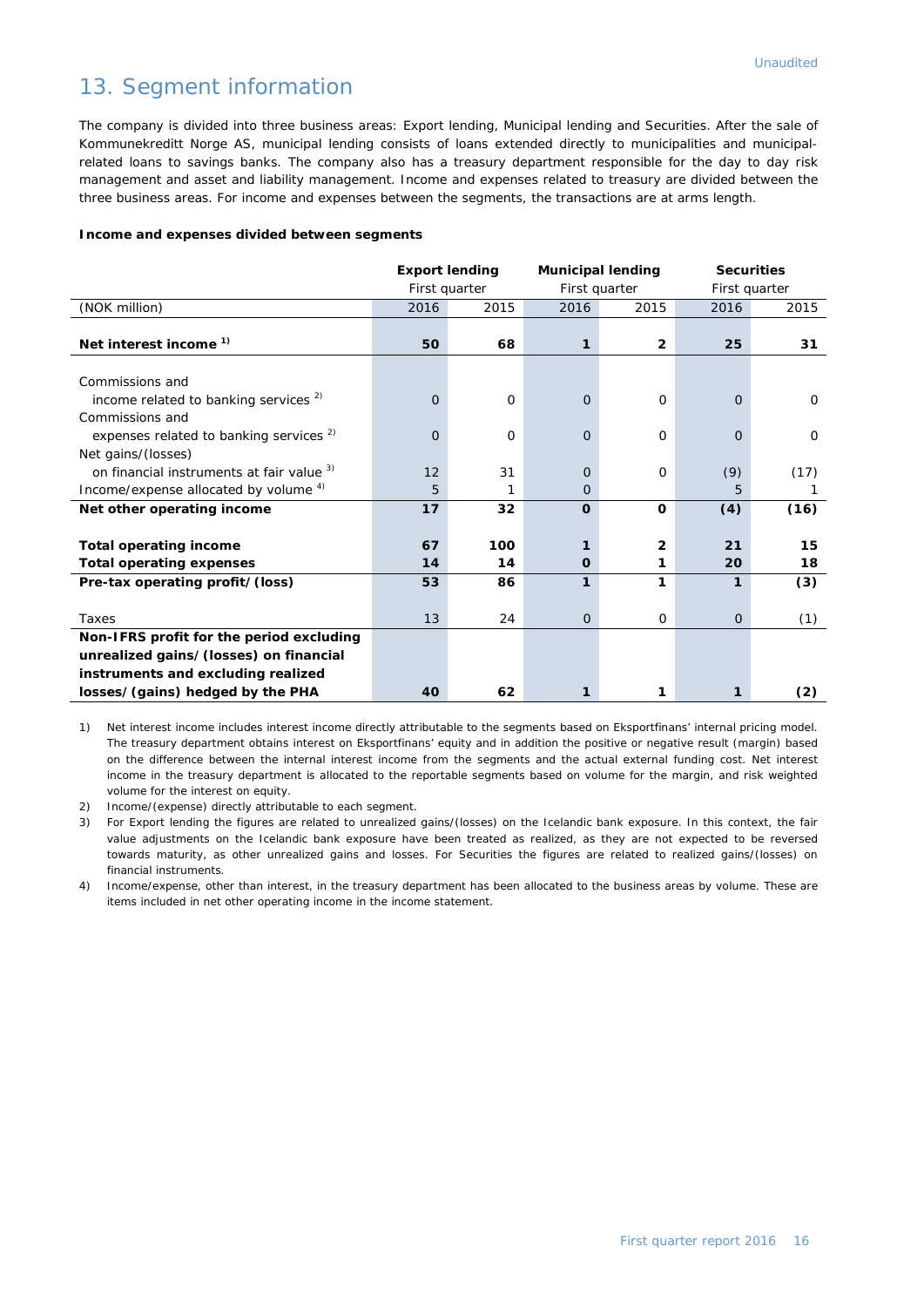#### **Reconciliation of segment profit measure to total comprehensive income**

|                                                              |      | First quarter |
|--------------------------------------------------------------|------|---------------|
| (NOK million)                                                | 2016 | 2015          |
|                                                              |      |               |
| Export lending                                               | 40   | 62            |
| Municipal lending                                            |      |               |
| <b>Securities</b>                                            |      | (2)           |
| Non-IFRS profit for the period                               |      |               |
| excluding unrealized gains/(losses) on financial instruments |      |               |
| and excluding realized losses/(gains) hedged by the PHA      | 42   | 61            |
| Net unrealized gains/(losses) <sup>1)</sup>                  | (9)  | (281)         |
| Unrealized losses/(gains) related to                         |      |               |
| the Icelandic bank exposure included above 1)                | (71) | 2             |
| Tax effect of the items above                                | 20   | 77            |
| Total comprehensive income                                   | (18) | (142)         |

1) Reversal of previously recognized loss (at exchange rates applicable at reporting date).

#### 14. Material transactions with related parties

The company's two largest shareholders, DNB Bank ASA and Nordea Bank Norge ASA, are considered to be related parties in accordance with IAS 24 Related Party Disclosures. All transactions with related parties are made on market terms.

| (NOK million)           | Acquired<br>loans $1$ | Deposits $2$ | Guarantees<br>issued $3)$ | Guarantees<br>received $4)$ | PHA <sup>5</sup> |
|-------------------------|-----------------------|--------------|---------------------------|-----------------------------|------------------|
|                         |                       |              |                           |                             |                  |
| Balance January 1, 2016 | 2.210                 | 971          | 105                       | 8,317                       | (419)            |
| Change in the period    | (255)                 | (423)        | (6)                       | (1, 476)                    | (33)             |
| Balance March 31, 2016  | 1,955                 | 548          | 99                        | 6,841                       | (452)            |
|                         |                       |              |                           |                             |                  |
| Balance January 1, 2015 | 4.311                 | 553          | 89                        | 14,494                      | (542)            |
| Change in the period    | (881)                 | 60           | 8                         | (3, 269)                    | (26)             |
| Balance March 31, 2015  | 3,430                 | 613          | 97                        | 11,225                      | (568)            |

1) The company acquired loans from banks. The loans were part of the company's ordinary lending activity, as they were extended to the export industry. Since the selling banks provided a guarantee for the loans, not substantially all of the risk and rewards were transferred to the company, thus the loans are classified as loans due from credit institutions in the balance sheet.

2) Deposits made by the company.

3) Guarantees issued by the company to support the Norwegian export industry.

4) Guarantees provided to the company from the related parties.

5) Effective from March 1, 2008, Eksportfinans entered into a derivative portfolio hedge agreement with the majority of its shareholders. The agreement stated that it would offset losses up to NOK 5 billion in the liquidity portfolio held as of February 29, 2008. The agreement will also offset any gains in the portfolio as of the same date. As of March 1, 2016 the agreement was renegotiated to reduce the amount for losses covered from NOK 5 billion to NOK 1.5 billion. This was due to the reduction of the underlying portfolio. The payments to or from the company related to the losses or gains, respectively, in the portfolio, will take place on the last day of February each year, with the first payment in 2011. The agreement expires with the maturities of the bonds included in the contract, with the latest maturity on December 31, 2023. Eksportfinans would pay a monthly fee of NOK 5 million to the participants in the agreement. As of March 1, 2016, this amount was reduced to NOK 1.5 million, due to the reduction of the guarantee amount mentioned above. The balances show the related parties' share of the fair value of the contract as of the balance sheet date. A negative balance indicates that Eksportfinans owes money to the related parties. For further information see the company's annual report on Form 20-F for the fiscal year ended December 31, 2015, (filed with the Securities and Exchange Commission on April 25, 2016 and published on Eksportfinans' web page, [www.eksportfinans.no\)](http://www.eksportfinans.no/).

In addition to the transactions reflected in the above table, Eksportfinans' three major owner banks have extended a committed liquidity facility of USD 1 billion to the company. The facility has a twelve month maturity with the possibility of extension, and was most recently renewed for another year in the second quarter of 2015. Eksportfinans has not utilized this credit facility.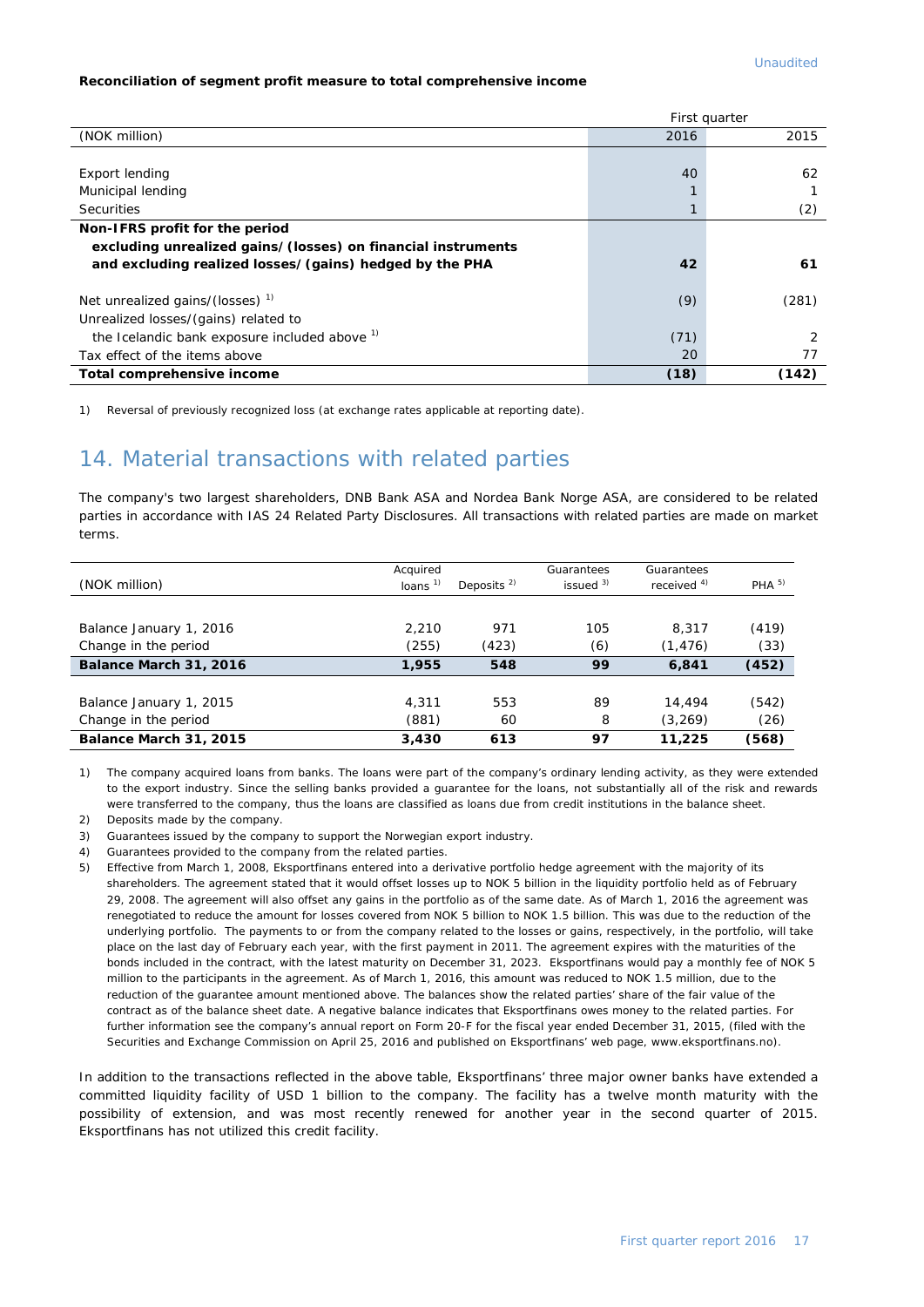#### 15. Market risk - effects from economic hedging

Note 2 specifies the net realized and unrealized gains/losses on financial instruments, showing separately the gains/losses related to financial derivatives. When presented to the company's management and Board of Directors, the figures are prepared showing the various financial instruments after netting with related economic hedges, since derivatives are used as economic hedges of the market risk of specific assets and liabilities.

The below table specifies net realized and unrealized gains/(losses) on financial instruments at fair value, netted with related economic hedges.

#### **Net realized and unrealized gains/(losses) on financial instruments at fair value**

|                                                                  |       | First quarter |
|------------------------------------------------------------------|-------|---------------|
| (NOK million)                                                    | 2016  | 2015          |
|                                                                  |       |               |
| Securities <sup>1)</sup>                                         | (9)   | (17)          |
| Other financial instruments at fair value 1)                     | (52)  | 33            |
| Net realized gains/(losses)                                      | (61)  | 16            |
|                                                                  |       |               |
| Loans and receivables <sup>1)</sup>                              | 66    | (3)           |
| Securities <sup>1)</sup>                                         | 109   | (16)          |
| Bond debt $(1)$ $(2)$ $(3)$                                      | (186) | (254)         |
| Subordinated debt and capital contribution securities 1) 2) 3)   | ∩     | (2)           |
| Other financial instruments at fair value 1)                     | (1)   |               |
| Net unrealized gains/(losses)                                    | (12)  | (274)         |
|                                                                  |       |               |
| Financial derivatives related to the 108 Agreement <sup>4)</sup> | 3     | (7)           |
| Net realized and unrealized gains/(losses)                       | (70)  | (265)         |

1) Including financial derivatives with purpose of economic hedging.<br>2) Accumulated net gain on own debt is NOK 1,442 million as of M

Accumulated net gain on own debt is NOK 1,442 million as of March 31, 2016, compared to NOK 2,054 million as of March 31, 2015.

3) In the first quarter of 2016, Eksportfinans had an unrealized loss of NOK 186 million (loss of NOK 256 million in the same period of 2015) on its own debt, net of derivatives.

4) Derivatives related to components of the 108 Agreement. The 108 Agreement is accounted for at amortized cost, hence these derivatives are not included in the effects related to financial instruments at fair value.

Interest, and the interest effect of economic hedging instruments, is classified as interest income or expense in the statement of comprehensive income. Changes in fair value are recorded in the line item 'Net gains/(losses) on financial instruments at fair value'. For the first quarter of 2016 and 2015, the company recorded NOK 381 million and NOK 481 million respectively, of interest income on loans due from credit institutions, loans due from customers and securities and NOK 537 million and NOK 770 million, respectively, of interest expense on commercial paper and bond debt, subordinated debt and capital contribution securities. In the same periods the company recorded positive NOK 5 million, and positive NOK 3 million, respectively, of interest income on economic hedging instruments and negative NOK 227 million and negative NOK 387 million, respectively, of interest expense on economic hedging instruments.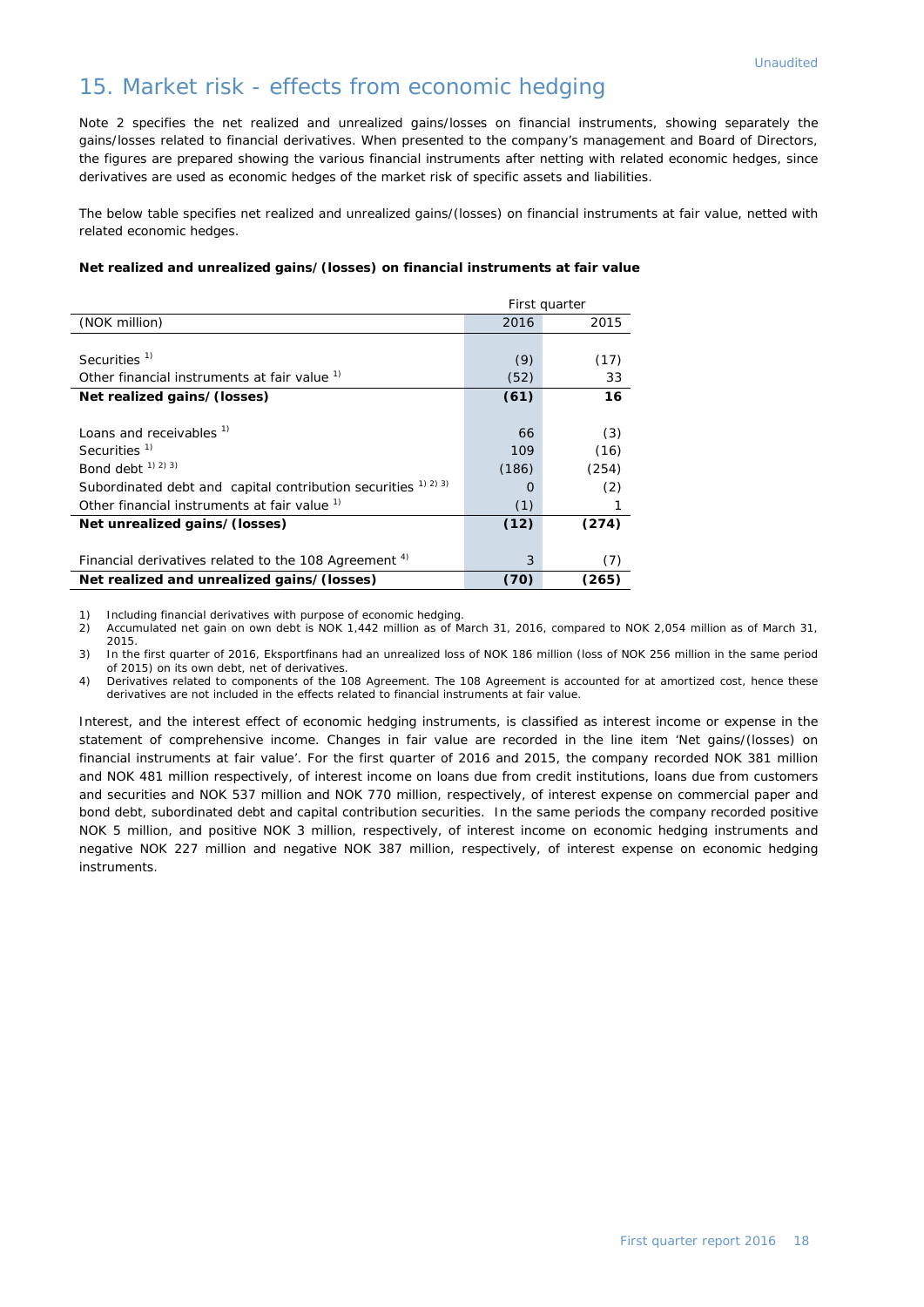# 16. Maturity analysis

#### **Maturity analysis of financial assets and liabilities based on expected maturities at March 31, 2016**

|                                          |           |           |             | From      |             |          |           |
|------------------------------------------|-----------|-----------|-------------|-----------|-------------|----------|-----------|
|                                          |           | From      | From        | 1 year    | From        |          |           |
|                                          | Up to     | 1 month   | 3 months    | up to     | 3 year up   |          |           |
|                                          | and       | up to and | up to and   | and       | to and      |          |           |
|                                          | including | including | including 1 | including | including 5 | Over     |           |
| (NOK million)                            | 1 month   | 3 months  | year        | 3 years   | years       | 5 years  | Total     |
| <b>Assets</b>                            |           |           |             |           |             |          |           |
| Loans and receivables due from credit    |           |           |             |           |             |          |           |
| institutions                             | 1,981     | 2,140     | 25          | 61        | 55          | 87       | 4,350     |
| Loans and receivables due from customers | 637       | 664       | 5,759       | 9,042     | 6,423       | 3,773    | 26,298    |
| Securities                               | 1,425     | 6,904     | 1,603       | 1,323     | 776         | 3,627    | 15,658    |
| Derivatives net settled                  | 9         | 531       | 595         | 208       | 208         | 407      | 1,959     |
| Derivatives gross settled (pay leg)      | (3, 219)  | (405)     | (2,737)     | (3,802)   | (2, 425)    | (2, 255) | (14, 843) |
| Derivatives gross settled (receive leg)  | 3,409     | 426       | 3,196       | 4,185     | 2,520       | 2,451    | 16,187    |
| Cash collateral                          | 0         | 2,400     | 0           | $\Omega$  | 0           | $\Omega$ | 2,400     |
| <b>Total assets</b>                      | 4,242     | 12,660    | 8,441       | 11,018    | 7,557       | 8,091    | 52,009    |
|                                          |           |           |             |           |             |          |           |
| Liabilities                              |           |           |             |           |             |          |           |
| Non-structured bond debt                 | 1,381     | 19,182    | 6,079       | 11,756    | 2,817       | 0        | 41,216    |
| Structured bond debt                     | 37        | 1,122     | 687         | 2,425     | 707         | 5,575    | 10,553    |
| Derivatives net settled                  | 55        | 72        | 340         | 627       | 627         | 91       | 1,811     |
| Derivatives gross settled (pay leg)      | 3,615     | 16,607    | 12,363      | 1,330     | 56          | 2,594    | 36,565    |
| Derivatives gross settled (receive leg)  | (3, 446)  | (15, 920) | (11,005)    | (1, 186)  | (57)        | (2,669)  | (34, 284) |
| Cash collateral                          | 0         | 1,959     | 0           | 0         | 0           | 0        | 1,959     |
| Subordinated loans                       | $\Omega$  | $\Omega$  | $\Omega$    | $\Omega$  | $\Omega$    | $\Omega$ | $\Omega$  |
| <b>Total liabilities</b>                 | 1,642     | 23,022    | 8,464       | 14,952    | 4,150       | 5,591    | 57,820    |

#### **Maturity analysis of financial assets and liabilities based on expected maturities at December 31, 2015**

| From<br>From<br>1 year<br>From<br>3 months<br>Up to<br>1 month<br>up to<br>3 year up<br>up to and<br>up to and<br>and<br>to and<br>and<br>including<br>including 5<br>including<br>including 1<br>including<br>Over<br>(NOK million)<br>1 month<br>3 months<br>3 years<br>5 years<br>year<br>years<br><b>Assets</b><br>Loans and receivables due from credit<br>institutions<br>1.769<br>302<br>2,497<br>56<br>92<br>66<br>972<br>Loans and receivables due from customers<br>1,163<br>5,519<br>10,195<br>7,054<br>4,443<br>Securities<br>1,503<br>819<br>8,590<br>1.475<br>3.952<br>4<br>Derivatives net settled<br>0<br>(16)<br>245<br>245<br>502<br>1,215<br>(8, 142)<br>(5, 379)<br>(16, 983)<br>(1, 727)<br>(3, 431)<br>(3,701)<br>Derivatives gross settled (pay leg)<br>Derivatives gross settled (receive leg)<br>8,596<br>5,622<br>17,892<br>1,944<br>3,678<br>3,886<br>Cash collateral<br>$\circ$<br>3,277<br>0<br>0<br>0<br>0<br><b>Total assets</b><br>3,390<br>6,282<br>18,731<br>9,174<br>12,198<br>8,422<br>Liabilities<br>Non-structured bond debt<br>8<br>27,999<br>10,426<br>3,189<br>74<br>2,199<br>5<br>Structured bond debt<br>94<br>1,875<br>2,321<br>1,176<br>5.580<br>75<br>343<br>706<br>706<br>154<br>Derivatives net settled<br>88<br>1.083<br>193<br>Derivatives gross settled (pay leg)<br>2,515<br>4,062<br>6,416<br>3.089<br>Derivatives gross settled (receive leg)<br>(2, 430)<br>(3,981)<br>(5,068)<br>(915)<br>(199)<br>(3,043)<br>Cash collateral<br>1,889<br>0<br>$\Omega$<br>$\Omega$<br>$\Omega$<br>$\Omega$<br>Subordinated loans<br>0<br>0<br>0<br>0<br>0<br>0<br><b>Total liabilities</b><br>185<br>2,212<br>31,564<br>13,622<br>7,980<br>5,066 |  |  | From |  |             |
|-------------------------------------------------------------------------------------------------------------------------------------------------------------------------------------------------------------------------------------------------------------------------------------------------------------------------------------------------------------------------------------------------------------------------------------------------------------------------------------------------------------------------------------------------------------------------------------------------------------------------------------------------------------------------------------------------------------------------------------------------------------------------------------------------------------------------------------------------------------------------------------------------------------------------------------------------------------------------------------------------------------------------------------------------------------------------------------------------------------------------------------------------------------------------------------------------------------------------------------------------------------------------------------------------------------------------------------------------------------------------------------------------------------------------------------------------------------------------------------------------------------------------------------------------------------------------------------------------------------------------------------------------------------------------------------------|--|--|------|--|-------------|
|                                                                                                                                                                                                                                                                                                                                                                                                                                                                                                                                                                                                                                                                                                                                                                                                                                                                                                                                                                                                                                                                                                                                                                                                                                                                                                                                                                                                                                                                                                                                                                                                                                                                                           |  |  |      |  |             |
|                                                                                                                                                                                                                                                                                                                                                                                                                                                                                                                                                                                                                                                                                                                                                                                                                                                                                                                                                                                                                                                                                                                                                                                                                                                                                                                                                                                                                                                                                                                                                                                                                                                                                           |  |  |      |  |             |
|                                                                                                                                                                                                                                                                                                                                                                                                                                                                                                                                                                                                                                                                                                                                                                                                                                                                                                                                                                                                                                                                                                                                                                                                                                                                                                                                                                                                                                                                                                                                                                                                                                                                                           |  |  |      |  |             |
|                                                                                                                                                                                                                                                                                                                                                                                                                                                                                                                                                                                                                                                                                                                                                                                                                                                                                                                                                                                                                                                                                                                                                                                                                                                                                                                                                                                                                                                                                                                                                                                                                                                                                           |  |  |      |  |             |
|                                                                                                                                                                                                                                                                                                                                                                                                                                                                                                                                                                                                                                                                                                                                                                                                                                                                                                                                                                                                                                                                                                                                                                                                                                                                                                                                                                                                                                                                                                                                                                                                                                                                                           |  |  |      |  | Total       |
|                                                                                                                                                                                                                                                                                                                                                                                                                                                                                                                                                                                                                                                                                                                                                                                                                                                                                                                                                                                                                                                                                                                                                                                                                                                                                                                                                                                                                                                                                                                                                                                                                                                                                           |  |  |      |  |             |
|                                                                                                                                                                                                                                                                                                                                                                                                                                                                                                                                                                                                                                                                                                                                                                                                                                                                                                                                                                                                                                                                                                                                                                                                                                                                                                                                                                                                                                                                                                                                                                                                                                                                                           |  |  |      |  |             |
|                                                                                                                                                                                                                                                                                                                                                                                                                                                                                                                                                                                                                                                                                                                                                                                                                                                                                                                                                                                                                                                                                                                                                                                                                                                                                                                                                                                                                                                                                                                                                                                                                                                                                           |  |  |      |  |             |
|                                                                                                                                                                                                                                                                                                                                                                                                                                                                                                                                                                                                                                                                                                                                                                                                                                                                                                                                                                                                                                                                                                                                                                                                                                                                                                                                                                                                                                                                                                                                                                                                                                                                                           |  |  |      |  | 4,783       |
|                                                                                                                                                                                                                                                                                                                                                                                                                                                                                                                                                                                                                                                                                                                                                                                                                                                                                                                                                                                                                                                                                                                                                                                                                                                                                                                                                                                                                                                                                                                                                                                                                                                                                           |  |  |      |  | 29,347      |
|                                                                                                                                                                                                                                                                                                                                                                                                                                                                                                                                                                                                                                                                                                                                                                                                                                                                                                                                                                                                                                                                                                                                                                                                                                                                                                                                                                                                                                                                                                                                                                                                                                                                                           |  |  |      |  | 16,342      |
|                                                                                                                                                                                                                                                                                                                                                                                                                                                                                                                                                                                                                                                                                                                                                                                                                                                                                                                                                                                                                                                                                                                                                                                                                                                                                                                                                                                                                                                                                                                                                                                                                                                                                           |  |  |      |  | 2,192       |
|                                                                                                                                                                                                                                                                                                                                                                                                                                                                                                                                                                                                                                                                                                                                                                                                                                                                                                                                                                                                                                                                                                                                                                                                                                                                                                                                                                                                                                                                                                                                                                                                                                                                                           |  |  |      |  | (39, 362)   |
|                                                                                                                                                                                                                                                                                                                                                                                                                                                                                                                                                                                                                                                                                                                                                                                                                                                                                                                                                                                                                                                                                                                                                                                                                                                                                                                                                                                                                                                                                                                                                                                                                                                                                           |  |  |      |  | 41,617      |
|                                                                                                                                                                                                                                                                                                                                                                                                                                                                                                                                                                                                                                                                                                                                                                                                                                                                                                                                                                                                                                                                                                                                                                                                                                                                                                                                                                                                                                                                                                                                                                                                                                                                                           |  |  |      |  | 3,277       |
|                                                                                                                                                                                                                                                                                                                                                                                                                                                                                                                                                                                                                                                                                                                                                                                                                                                                                                                                                                                                                                                                                                                                                                                                                                                                                                                                                                                                                                                                                                                                                                                                                                                                                           |  |  |      |  | 58,195      |
|                                                                                                                                                                                                                                                                                                                                                                                                                                                                                                                                                                                                                                                                                                                                                                                                                                                                                                                                                                                                                                                                                                                                                                                                                                                                                                                                                                                                                                                                                                                                                                                                                                                                                           |  |  |      |  |             |
|                                                                                                                                                                                                                                                                                                                                                                                                                                                                                                                                                                                                                                                                                                                                                                                                                                                                                                                                                                                                                                                                                                                                                                                                                                                                                                                                                                                                                                                                                                                                                                                                                                                                                           |  |  |      |  |             |
|                                                                                                                                                                                                                                                                                                                                                                                                                                                                                                                                                                                                                                                                                                                                                                                                                                                                                                                                                                                                                                                                                                                                                                                                                                                                                                                                                                                                                                                                                                                                                                                                                                                                                           |  |  |      |  | 43,894      |
|                                                                                                                                                                                                                                                                                                                                                                                                                                                                                                                                                                                                                                                                                                                                                                                                                                                                                                                                                                                                                                                                                                                                                                                                                                                                                                                                                                                                                                                                                                                                                                                                                                                                                           |  |  |      |  | 11,051      |
|                                                                                                                                                                                                                                                                                                                                                                                                                                                                                                                                                                                                                                                                                                                                                                                                                                                                                                                                                                                                                                                                                                                                                                                                                                                                                                                                                                                                                                                                                                                                                                                                                                                                                           |  |  |      |  | 2,073       |
|                                                                                                                                                                                                                                                                                                                                                                                                                                                                                                                                                                                                                                                                                                                                                                                                                                                                                                                                                                                                                                                                                                                                                                                                                                                                                                                                                                                                                                                                                                                                                                                                                                                                                           |  |  |      |  | 17,357      |
|                                                                                                                                                                                                                                                                                                                                                                                                                                                                                                                                                                                                                                                                                                                                                                                                                                                                                                                                                                                                                                                                                                                                                                                                                                                                                                                                                                                                                                                                                                                                                                                                                                                                                           |  |  |      |  | (15,636)    |
|                                                                                                                                                                                                                                                                                                                                                                                                                                                                                                                                                                                                                                                                                                                                                                                                                                                                                                                                                                                                                                                                                                                                                                                                                                                                                                                                                                                                                                                                                                                                                                                                                                                                                           |  |  |      |  | 1,889       |
|                                                                                                                                                                                                                                                                                                                                                                                                                                                                                                                                                                                                                                                                                                                                                                                                                                                                                                                                                                                                                                                                                                                                                                                                                                                                                                                                                                                                                                                                                                                                                                                                                                                                                           |  |  |      |  | $\mathbf 0$ |
|                                                                                                                                                                                                                                                                                                                                                                                                                                                                                                                                                                                                                                                                                                                                                                                                                                                                                                                                                                                                                                                                                                                                                                                                                                                                                                                                                                                                                                                                                                                                                                                                                                                                                           |  |  |      |  | 60,629      |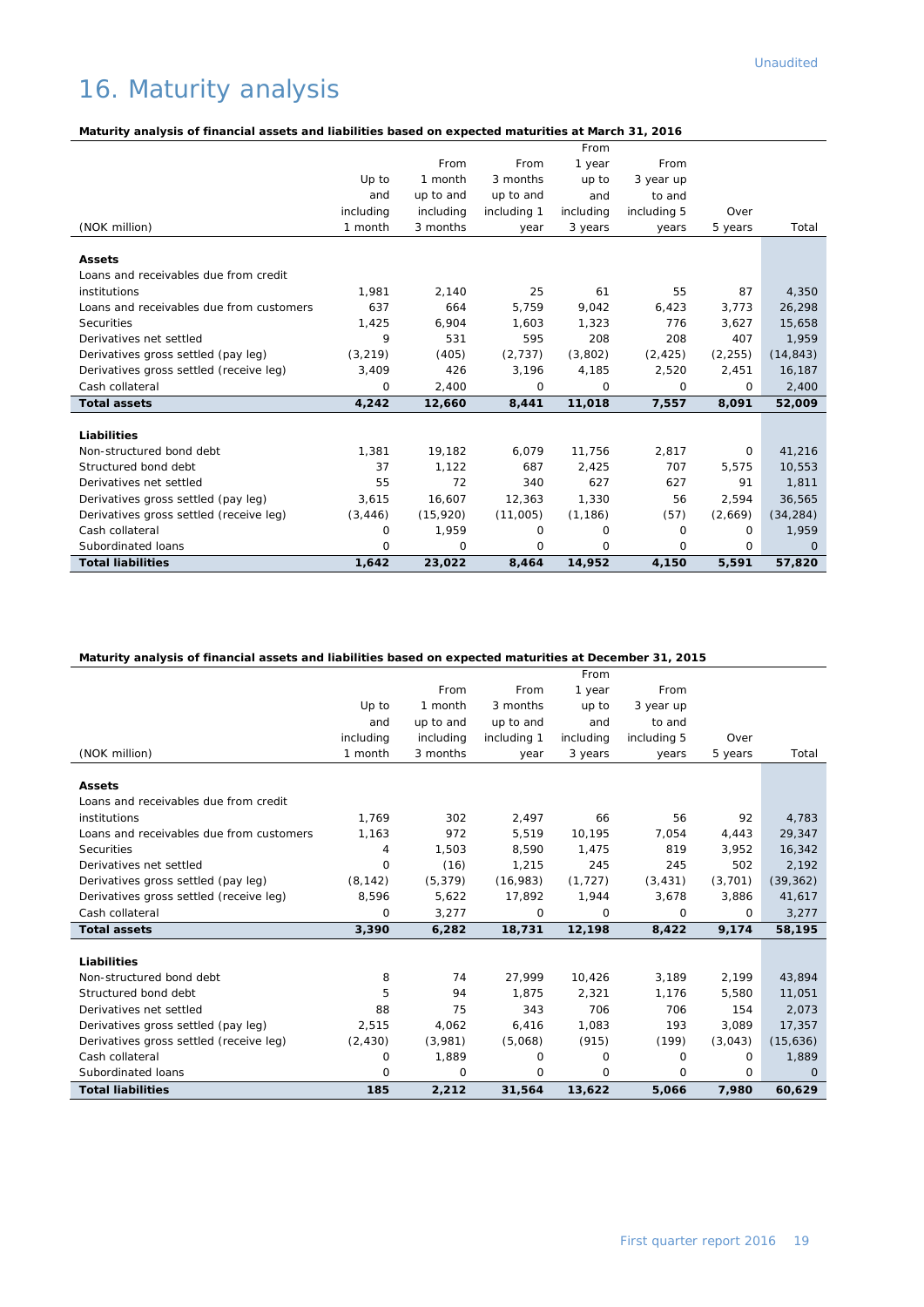| Maturity analysis of financial assets and liabilities based on expected maturities at March 31, 2015 |  |  |  |
|------------------------------------------------------------------------------------------------------|--|--|--|
|                                                                                                      |  |  |  |

|                                          |              |           |              | From      |             |              |                 |
|------------------------------------------|--------------|-----------|--------------|-----------|-------------|--------------|-----------------|
|                                          |              | From      | From         | 1 year    | From        |              |                 |
|                                          | Up to        | 1 month   | 3 months     | up to     | 3 year up   |              |                 |
|                                          | and          | up to and | up to and    | and       | to and      |              |                 |
|                                          | including    | including | including 1  | including | including 5 | Over         |                 |
| (NOK million)                            | 1 month      | 3 months  | year         | 3 years   | years       | 5 years      | Total           |
| <b>Assets</b>                            |              |           |              |           |             |              |                 |
| Loans and receivables due from credit    |              |           |              |           |             |              |                 |
| institutions                             |              | 816       |              | 2,903     |             |              |                 |
| Loans and receivables due from customers | 4,399<br>658 | 1,699     | 230<br>6,881 | 14,931    | 63<br>7,758 | 120<br>6,641 | 8,531<br>38,568 |
|                                          |              |           |              |           |             |              |                 |
| Securities                               | 439          | 2,145     | 12,500       | 9.679     | 204         | 4.762        | 29,729          |
| Derivatives net settled                  | 15           | 524       | 774          | 435       | 435         | 498          | 2,681           |
| Derivatives gross settled (pay leg)      | (8,601)      | (6, 566)  | (18, 730)    | (13, 518) | (3,080)     | (4, 447)     | (54, 943)       |
| Derivatives gross settled (receive leg)  | 9,436        | 6,898     | 20,332       | 14,618    | 3,455       | 4,711        | 59,450          |
| Cash collateral                          | 0            | 3,450     | 0            | 0         | 0           | 0            | 3,450           |
| <b>Total assets</b>                      | 6,346        | 8,966     | 21,986       | 29,048    | 8,835       | 12,285       | 87,467          |
| Liabilities                              |              |           |              |           |             |              |                 |
| Deposits by credit institutions          | 1,110        | 0         | 0            | 0         | 0           | 0            | 1,110           |
| Non-structured bond debt                 | 0            | 2,682     | 11,127       | 34,360    | 2,717       | 2,781        | 53,667          |
| Structured bond debt                     | 2,772        | 970       | 3,556        | 4,101     | 1,042       | 5,978        | 18,419          |
| Derivatives net settled                  | 70           | 79        | 467          | 910       | 910         | 319          | 2,757           |
|                                          |              |           |              |           |             |              |                 |
| Derivatives gross settled (pay leg)      | 2,094        | 4,825     | 2,935        | 5,563     | 376         | 3,163        | 18,955          |
| Derivatives gross settled (receive leg)  | (1,739)      | (4, 149)  | (2,770)      | (4, 243)  | (407)       | (3, 119)     | (16, 427)       |
| Cash collateral                          | 0            | 4,364     | 0            | 0         | $\Omega$    | $\Omega$     | 4,364           |
| Subordinated loans                       | 0            | 0         | 1,061        | 0         | 0           | 0            | 1,061           |
| <b>Total liabilities</b>                 | 4,306        | 8,771     | 16,376       | 40,691    | 4,639       | 9,122        | 83,905          |

The figures in the above table include principal and interest payable (receivable) at nominal value. For the figures in the above table, call and trigger dates as estimated in models are applied in the classification of the maturities. For some issues with call and trigger optionalities, the expected maturity is estimated using a sophisticated valuation system which is further described in our annual financial statements. The actual maturities might differ from these estimations.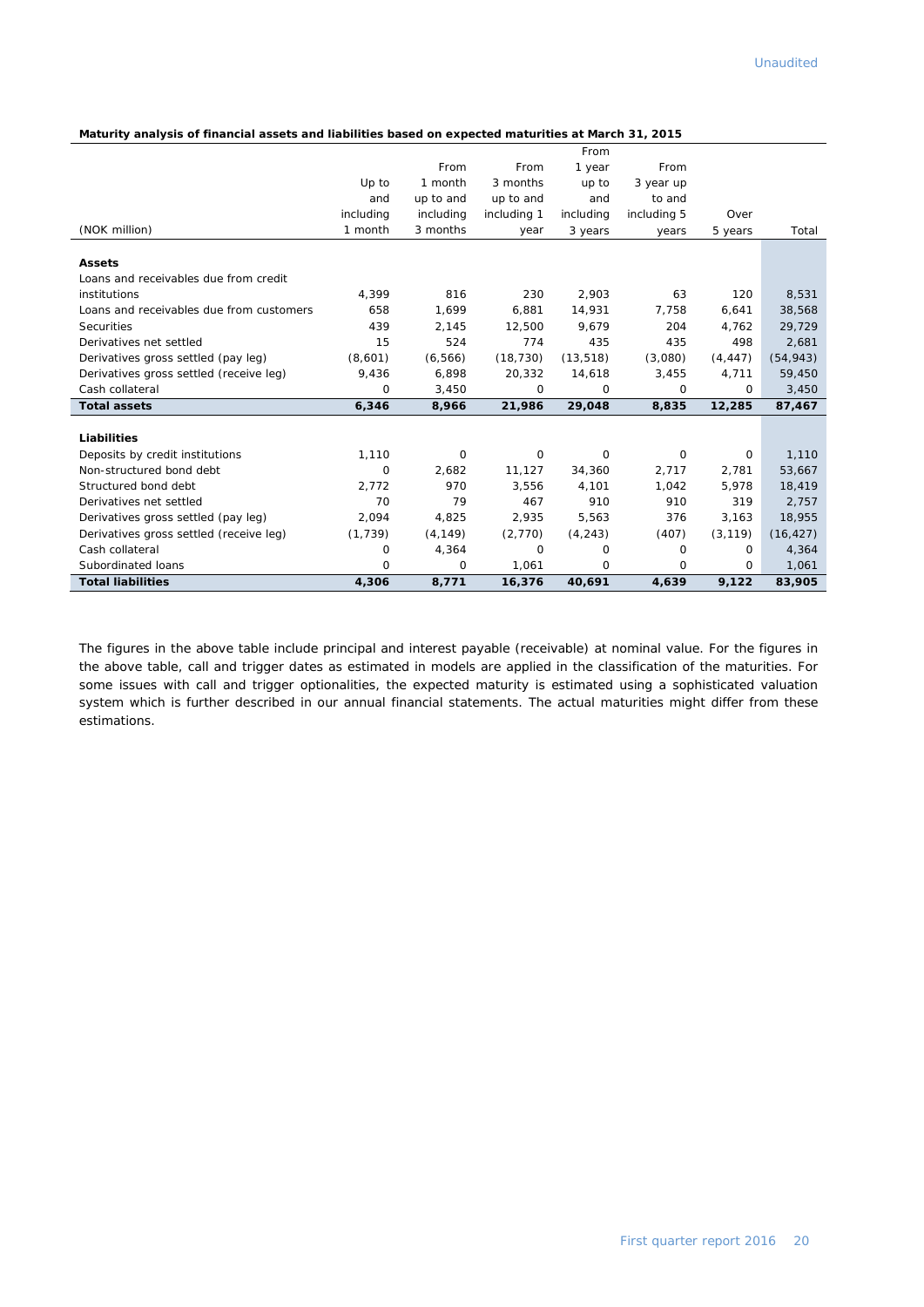## 17. Fair value of financial instruments

The methodology used for calculating fair values of financial instruments is consistent with the methodology defined in our audited annual report for the fiscal year ending 2015.

#### **17.1 Sensitivity analysis**

Loans due from credit institutions or customers:

The following table shows the unrealized loss of each category of loans by increasing the credit spread by 1 basis point as well as the percentage of total lending portfolio.

|                              | March 31, 2016     |            | March 31, 2015     |            |  |
|------------------------------|--------------------|------------|--------------------|------------|--|
| (NOK million and percentage) | Sensitivity (1 bp) | Percentage | Sensitivity (1 bp) | Percentage |  |
|                              |                    |            |                    |            |  |
| Direct loans                 | (0.6)              | 8.5%       | (0.7)              | 5.2%       |  |
| Loans to municipalities      | (0.3)              | 8.9%       | (0.9)              | 9.4 %      |  |
| Collaboration loans          | (0.1)              | 15.7%      | (0.3)              | 17.9 %     |  |
| Guaranteed loans             | (2.2)              | 66.9 %     | (3.4)              | 67.5 %     |  |
| <b>Total loans</b>           |                    | 100.0%     |                    | 100.0%     |  |

The spreads applied for fair value measurement of the combined total lending portfolio are in the range from -4 basis points to 150 basis points as of March 31, 2016 (from -4 basis points to 150 basis points as of March 31, 2015). For the combined total lending portfolio over the past two years credit spreads have changed 4 basis points per month in 95 percent of the time, representing NOK 12 million. As of March 31, 2015 a 95 percent confidence interval was 1 basis point representing NOK 5 million.

#### Securities:

Eksportfinans retrieved prices and credit spread quotes from six different market makers and pricing vendors as of March 31, 2016. Among the six different quote providers, the major price provider (Bloomberg) covered 63 percent (88 percent as of March 31, 2015). Eksportfinans also holds two securities originally in the PHA portfolio issued by the defaulted Washington Mutual (now non-existent). These securities were priced using recovery rates retrieved from Bloomberg.

#### Bond debt:

The following table shows the unrealized gain of each category of bond debt by increasing the credit spread by 1 basis point:

|                        | March 31, 2016     | March 31, 2015     |
|------------------------|--------------------|--------------------|
| (NOK million)          | Sensitivity (1 bp) | Sensitivity (1 bp) |
|                        |                    |                    |
| Unstructured bond debt | 4.0                | 9.0                |
| Structured bond debt   | 6.0                | 70                 |

The spreads applied for fair value measurement of bond debt are in the range from 100 basis points to 175 basis points as of March 31, 2016 (from 122 basis points to 157 basis points as of March 31, 2015).

#### **17.2 Financial assets measured at fair value through profit or loss**

|                                    | March 31, 2016 |         |              |        |         | March 31, 2015 |         |        |
|------------------------------------|----------------|---------|--------------|--------|---------|----------------|---------|--------|
| (NOK million)                      | Level 1        | Level 2 | Level 3      | Total  | Level 1 | Level 2        | Level 3 | Total  |
|                                    |                |         |              |        |         |                |         |        |
| Loans due from credit institutions | 167            | 5,346   | 360          | 5,873  | 655     | 9.526          | 396     | 10,577 |
| Loans due from customers           | $\Omega$       | 456     | 8,227        | 8,683  | 0       | 1,255          | 13,811  | 15,066 |
| <b>Securities</b>                  | 0              | 25,645  | $\mathbf{0}$ | 25,645 | 0       | 32,785         | O       | 32,785 |
| Financial derivatives              | $\overline{O}$ | 2,321   | 1,036        | 3,357  | 0       | 6.691          | 1,268   | 7.959  |
| Other assets                       | $\Omega$       | 3,639   | 0            | 3,639  | 0       | 3,450          | 0       | 3,450  |
| Total fair value                   | 167            | 37,407  | 9.623        | 47.197 | 655     | 53,707         | 15,475  | 69.837 |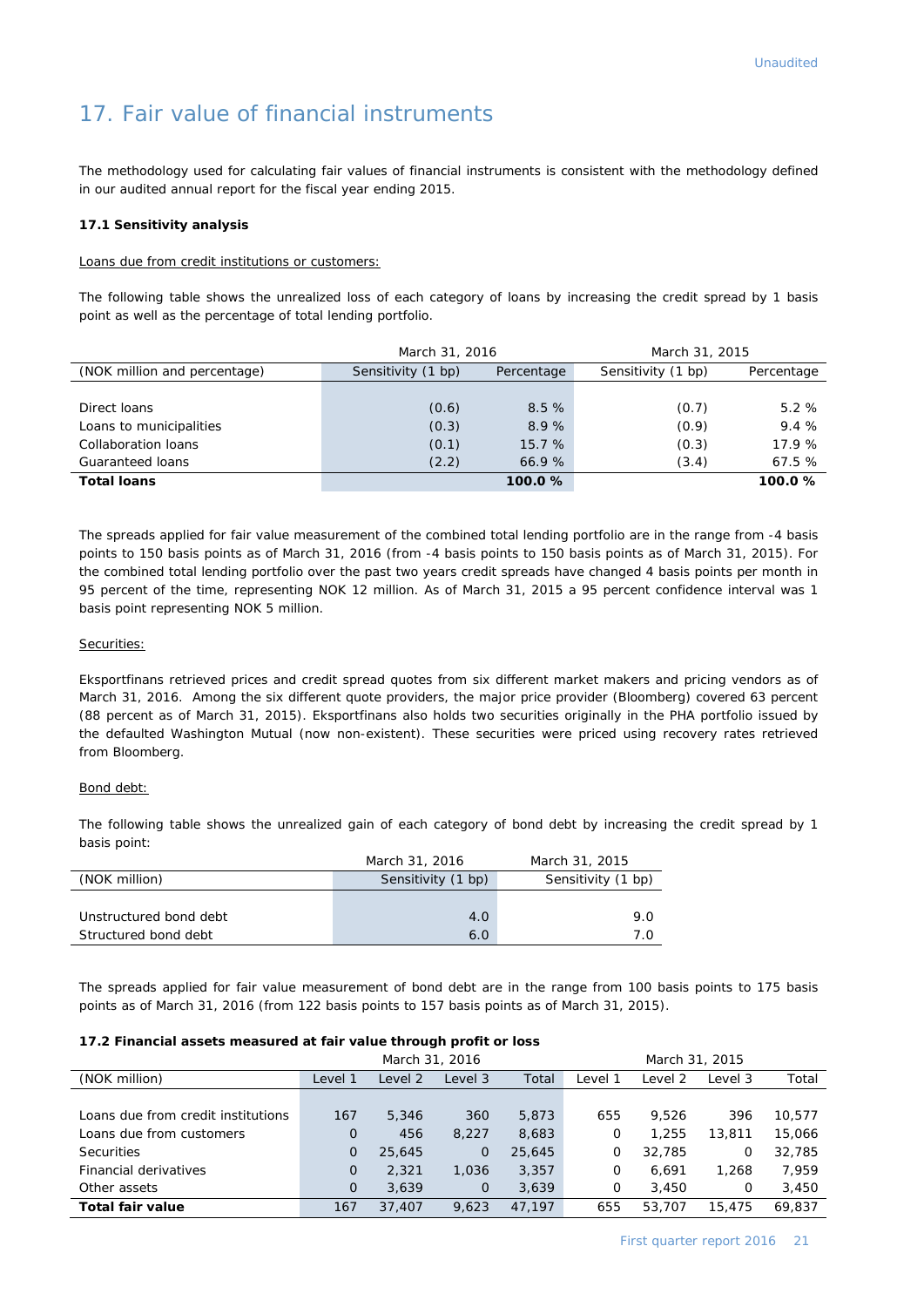#### **17.3 Financial liabilities measured at fair value through profit or loss**

|                                 |             | March 31, 2016 |                |          | March 31, 2015 |         |         |        |
|---------------------------------|-------------|----------------|----------------|----------|----------------|---------|---------|--------|
| (NOK million)                   | Level 1     | Level 2        | Level 3        | Total    | Level 1        | Level 2 | Level 3 | Total  |
|                                 |             |                |                |          |                |         |         |        |
| Deposits by credit institutions | $\Omega$    | $\mathbf 0$    | $\Omega$       | $\Omega$ | 0              | 1,110   | 0       | 1,110  |
| Unstructured bond debt          | $\Omega$    | $\mathbf 0$    | 25,503         | 25,503   | 0              | 33,381  | Ο       | 33,381 |
| Structured bond debt            | $\Omega$    | $\overline{O}$ | 8,904          | 8,904    | O              | 0       | 17.119  | 17,119 |
| Financial derivatives           | $\Omega$    | 3,985          | 755            | 4,740    | 0              | 4.359   | 1.479   | 5,837  |
| Other liabilities               | $\mathbf 0$ | 1.965          | $\overline{0}$ | 1.965    | 0              | 4.369   | O       | 4,369  |
| Subordinated debt               | $\Omega$    | $\mathbf 0$    | $\Omega$       | $\Omega$ | 0              | 0       | 1.048   | 1,048  |
| Total fair value                | O           | 5,950          | 35,162         | 41,112   | 0              | 43,219  | 19,645  | 62.864 |

#### **Movement of level 3 financial assets**

|                                                                                                                                      | From January 1, 2016 to March 31, 2016                      |                                                |                          |        |                                                             | From January 1, 2015 to March 31, 2015         |                          |        |  |
|--------------------------------------------------------------------------------------------------------------------------------------|-------------------------------------------------------------|------------------------------------------------|--------------------------|--------|-------------------------------------------------------------|------------------------------------------------|--------------------------|--------|--|
| (NOK million)                                                                                                                        | Loans and<br>receivables due<br>from credit<br>institutions | Loans and<br>receivables due<br>from customers | Financial<br>derivatives | Total  | Loans and<br>receivables due<br>from credit<br>institutions | Loans and<br>receivables due<br>from customers | Financial<br>derivatives | Total  |  |
| <b>Opening balance</b>                                                                                                               | 408                                                         | 9,602                                          | 928                      | 10,937 | 384                                                         | 13,471                                         | 1,408                    | 15,263 |  |
| Total gains or losses *)                                                                                                             | (24)                                                        | (432)                                          | 119                      | (338)  | 31                                                          | 785                                            | 16                       | 832    |  |
| <b>Settlements</b>                                                                                                                   | (24)                                                        | (942)                                          | (11)                     | (977)  | (20)                                                        | (445)                                          | (155)                    | (620)  |  |
| <b>Closing balance</b>                                                                                                               | 360                                                         | 8,227                                          | 1,036                    | 9,623  | 396                                                         | 13,811                                         | 1,268                    | 15,475 |  |
| Total gains or losses <sup>*</sup> )<br>for the period in profit or<br>loss for<br>assets held at the end of the<br>reporting period | (24)                                                        | (432)                                          | 156                      | (300)  | 31                                                          | 785                                            | 76                       | 893    |  |

\*) Presented under the line item 'Net gains/(losses) on financial instruments at fair value' in the statement of comprehensive income.

#### **Movement of level 3 financial liabilities**

|                                                                                                                                   |                         | From January 1, 2016 to March 31, 2016 |                          | From January 1, 2015 to March 31, 2015 |           |                          |                      |          |
|-----------------------------------------------------------------------------------------------------------------------------------|-------------------------|----------------------------------------|--------------------------|----------------------------------------|-----------|--------------------------|----------------------|----------|
| (NOK million)                                                                                                                     | Structured bond<br>debt | Unstructured<br>bond debt ***)         | Financial<br>derivatives | Total                                  | Bond debt | Financial<br>derivatives | Subordinated<br>debt | Total    |
| <b>Opening balance</b>                                                                                                            | 9,322                   | 26,534                                 | 997                      | 36,853                                 | 19,922    | 913                      | 965                  | 21,800   |
| Total gains or losses *) **)                                                                                                      | (82)                    | (156)                                  | (238)                    | (476)                                  | (413)     | 596                      | 83                   | 266      |
| <b>Settlements</b>                                                                                                                | (336)                   | (875)                                  | (4)                      | (1, 215)                               | (2, 391)  | (30)                     | 0                    | (2, 421) |
| Transfers                                                                                                                         | $\mathbf 0$             | 0                                      | $\mathbf 0$              | $\mathbf{O}$                           | 0         | 0                        | 0                    | 0        |
| <b>Closing balance</b>                                                                                                            | 8,904                   | 25,503                                 | 755                      | 35,162                                 | 17,119    | 1,479                    | 1,048                | 19,645   |
| Total gains or losses *) **)<br>for the period in profit or<br>loss for<br>liabilities held at the end<br>of the reporting period | (76)                    | (128)                                  | (203)                    | (407)                                  | 741       | 656                      | 83                   | 1,479    |

\*) Presented under the line item 'Net gains/(losses) on financial instruments at fair value' in the statement of comprehensive income.

\*\*) For liabilities, positive figures are represented as losses and negative figures are represented as gains.

\*\*\*) Unstructured bond debt is transferred from level 2 to level 3 in June 30, 2015 due to lack of observable market data.